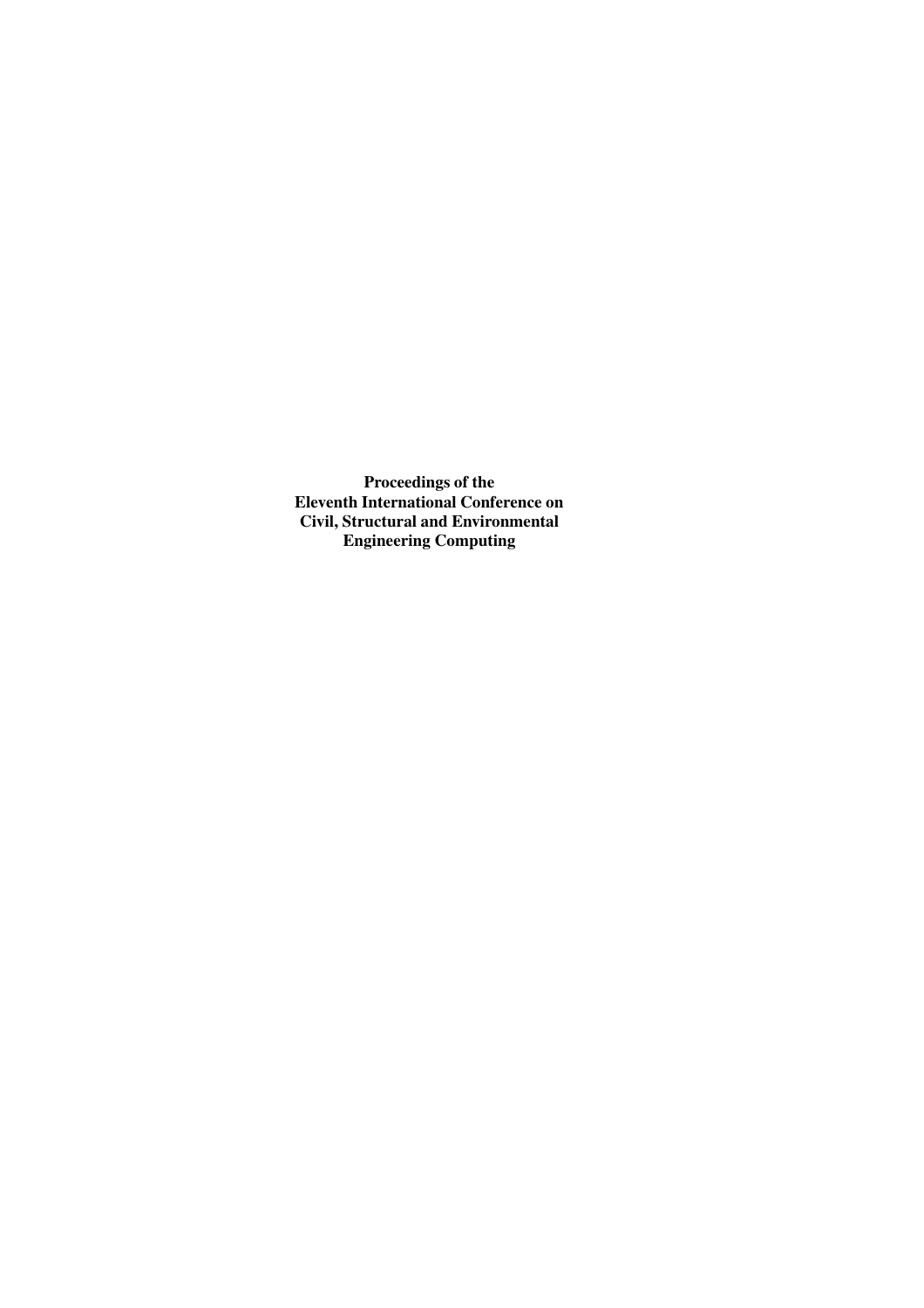## **Civil-Comp Press publications on Computational Engineering**

**Proceedings of the Fifteenth UK Conference of the Association of Computational Mechanics in Engineering** *Edited by: B.H.V. Topping*

**Proceedings of the Eighth International Conference on Computational Structures Technology** *Edited by: B.H.V. Topping, G. Montero & R. Montenegro*

**Proceedings of the Fifth International Conference on Engineering Computational Technology** *Edited by: B.H.V. Topping, G. Montero & R. Montenegro*

**Proceedings of the Tenth International Conference on Civil, Structural and Environmental Engineering Computing** *Edited by: B.H.V. Topping*

**Proceedings of the Ninth International Conference on the Civil and Structural Engineering Computing** *Edited by: B.H.V. Topping*

## **Saxe-Coburg Publications on Computational Engineering**

**Object Oriented Methods and Finite Element Analysis** *R.I. Mackie*

**Programming Distributed Finite Element Analysis** *R.I. Mackie*

**Mesh Partitioning Techniques and Domain Decomposition Methods** *Edited by: F. Magoulès*

**Computer Aided Design of Cable-Membrane Structures** *B.H.V. Topping and P. Iványi*

**Domain Decomposition Methods for Distributed Computing** *J. Kruis*

**Computational Modelling of Masonry, Brickwork and Blockwork Structures** *Edited by: J.W. Bull*

**Finite Element Mesh Generation** *B.H.V. Topping, J. Muylle, P. Iványi, R. Putanowicz and B. Cheng*

**Innovation in Computational Structures Technology** *Edited by: B.H.V. Topping, G. Montero & R. Montenegro*

**Innovation in Civil and Structural Engineering Computing** *Edited by: B.H.V. Topping*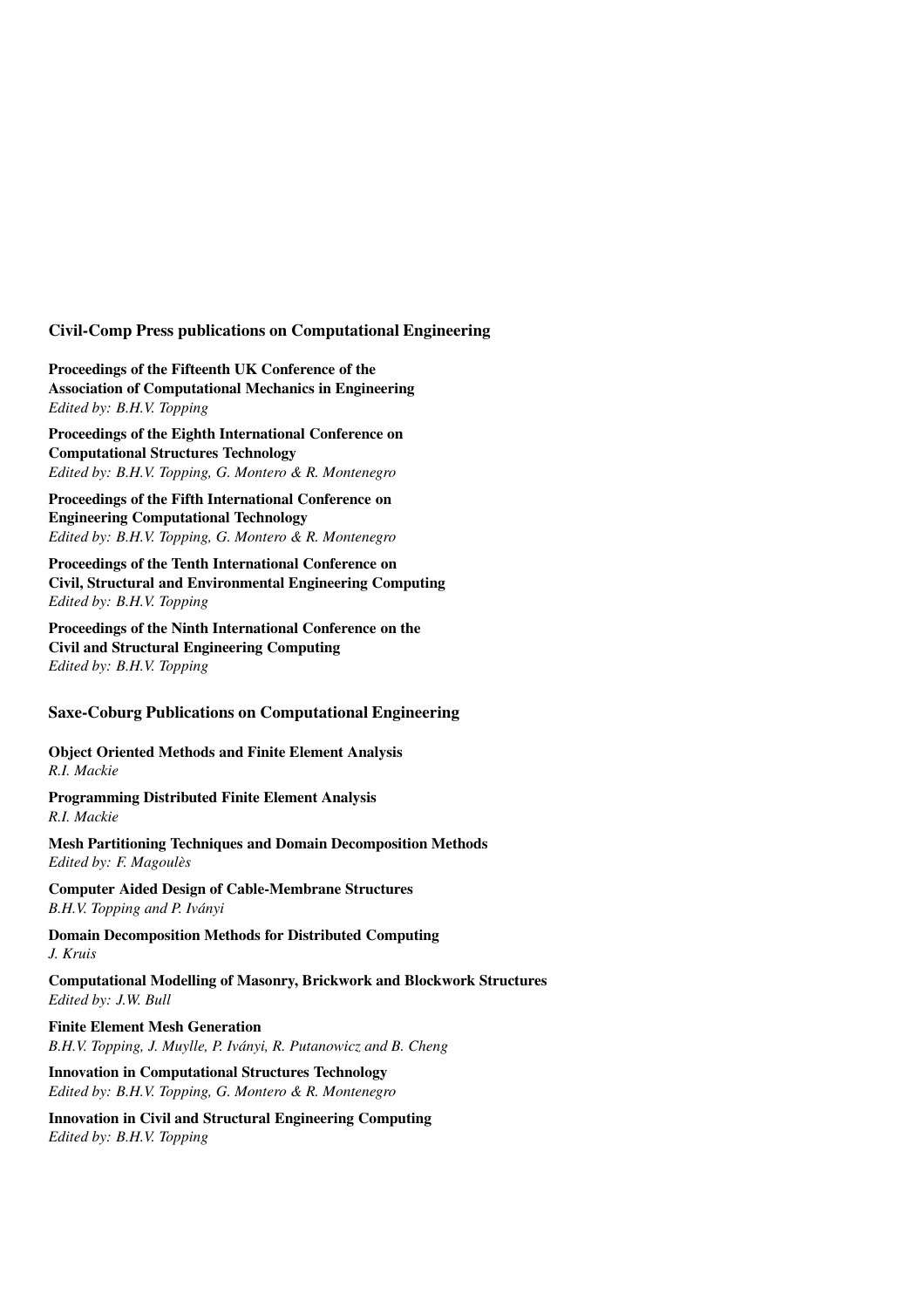# **Proceedings of the Eleventh International Conference on Civil, Structural and Environmental Engineering Computing**

*Edited by* **B.H.V. Topping**

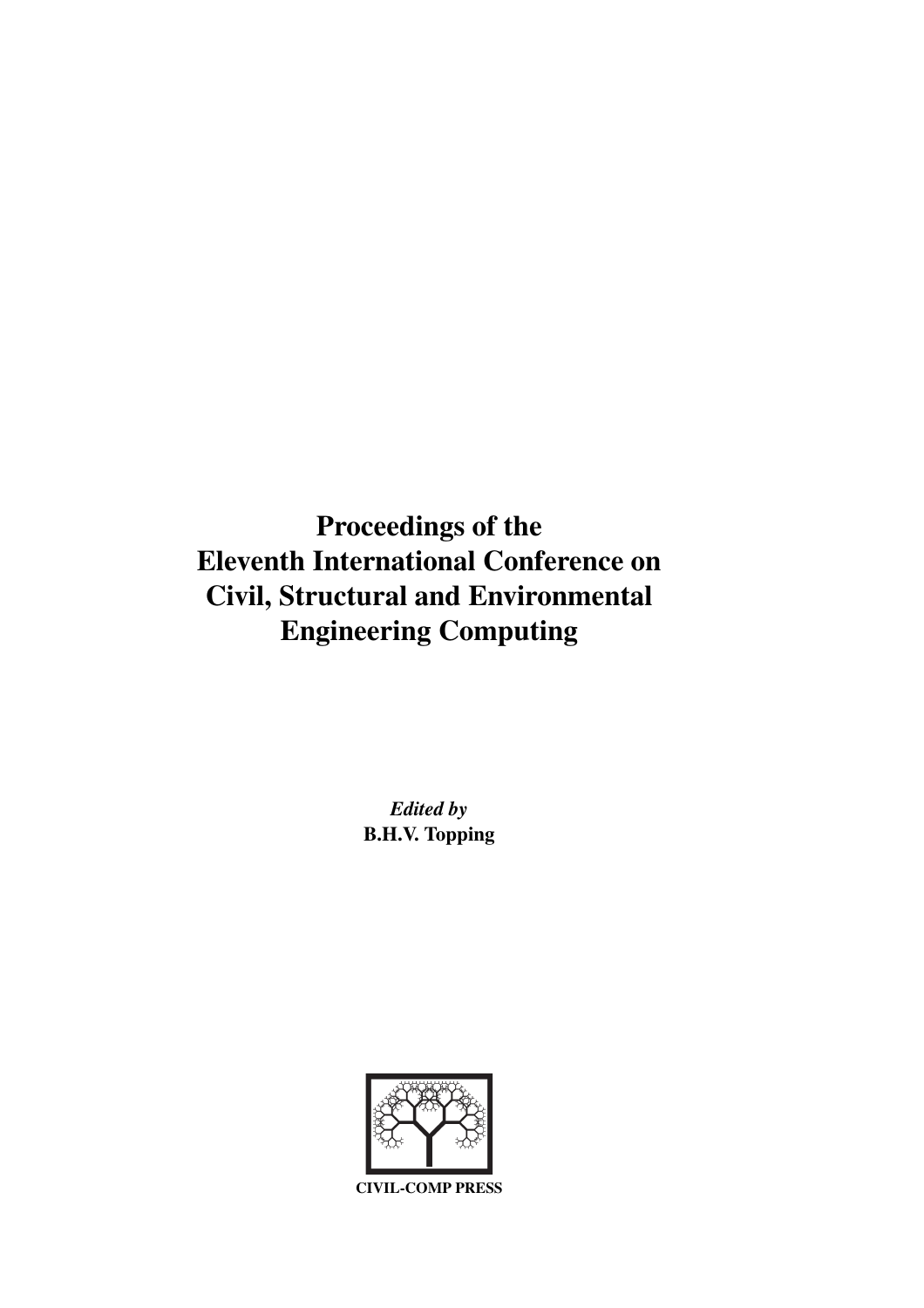© Civil-Comp Ltd, Stirlingshire, Scotland

published 2007 by **Civil-Comp Press** Dun Eaglais, Kippen Stirlingshire, FK8 3DY, UK

## *Civil-Comp Press is an imprint of Civil-Comp Ltd*

ISBN 978-1-905088-15-7 (Book) ISBN 978-1-905088-16-4 (CD-Rom) ISBN 978-1-905088-17-1 (Combined Set)

#### **British Library Cataloguing in Publication Data**

A catalogue record for this book is available from the British Library

Cover Image: Details of doors in St. Julians, Malta.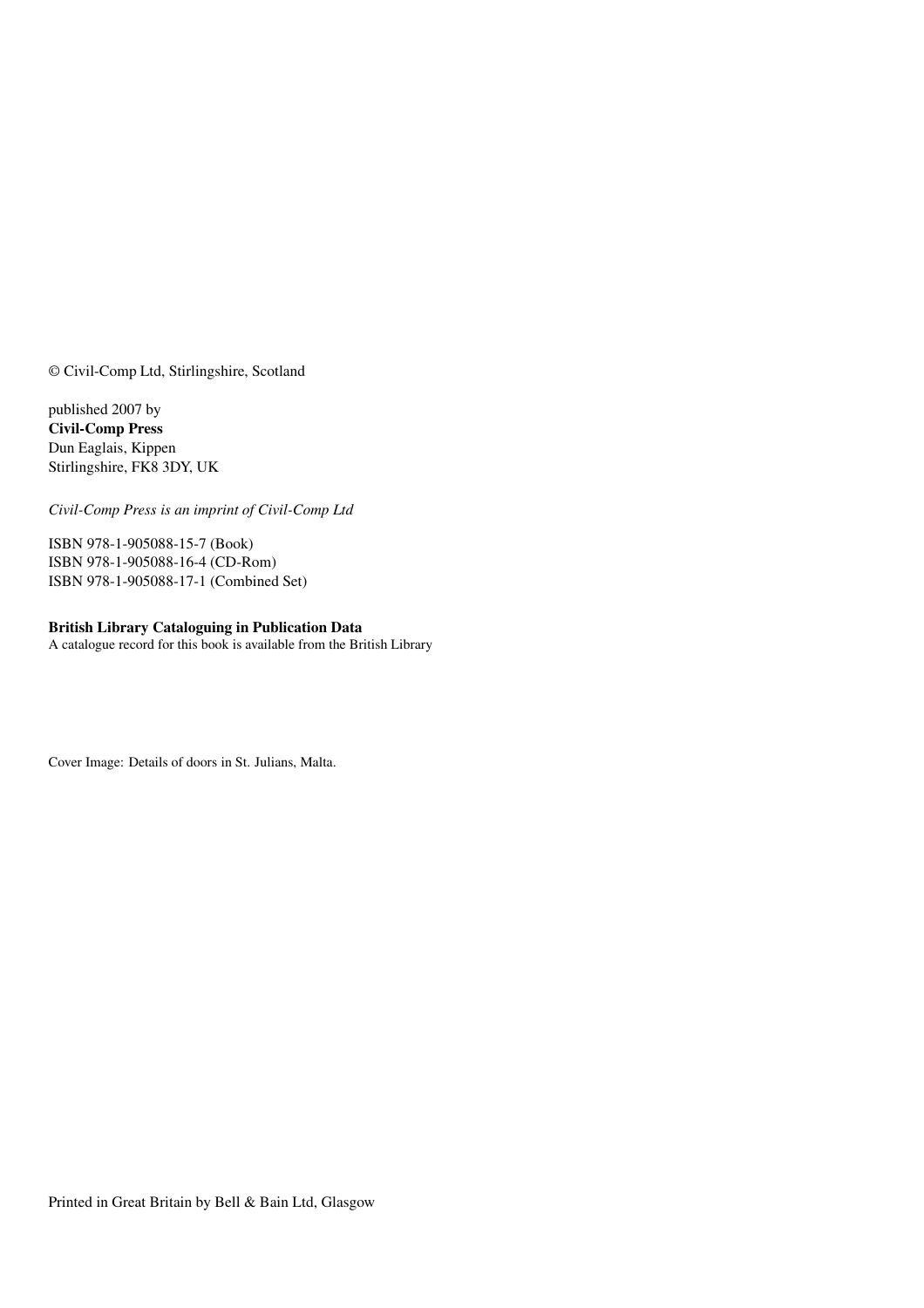# **Contents**

#### **Preface**

**Structural Control: Computational Methods, Experimental Validation and Applications** Session organised by V. Gattulli

- 1 On the Influence of Sun radiation to the Deformation of St. Vitus' Cathedral, Prague P. Beran and J. Máca
- 2 Dynamic Identification of the Tower of the Provincial Administration Building, Bari, Italy M. Diaferio, D. Foti and V. Sepe
- 3 Dynamic Modeling and Testing of a Cable-Stayed Pedestrian Bridge J. Benčat and D. Papán
- 4 HYMOSTRUC: An Advanced Program for Prediction of Mechanical Properties and Durability of Civil Engineering Structures G. Ye, E. Koenders and K. van Breugel
- 5 Base Isolation of a Non-Symmetric Rigid Block Representing a Monolithic Art Object A. Contento and A. Di Egidio
- 6 Structural Displacement Tracking by Eigenstrain Actuation: Computational and Experimental Validations H. Irschik, M. Krommer, M. Nader, Ch. Zehetner and M. Zellhofer
- 7 Mitigation of Three-Dimensional Vibrations of a Frame Structure using Magnetorheological Dampers R. Carneiro, V. Gattulli, M. Lepidi and F. Potenza
- 8 Performance Evaluation of Semi-Active Tuned Mass Dampers with Variable Stiffness O. Ben Mekki, F. Bourquin and F. Maceri
- 9 Vibration Control of Wind Turbine Blades using Tuned Liquid Dampers J. Arrigan and B. Basu
- 10 Time History Analysis for Wind Excited Tall Buildings with Tuned Mass Dampers W.H. Lee
- 11 Auto-Parametric Post-Critical Behaviour of a Spherical Pendulum Damper J. Náprstek and C. Fischer
- 12 Vibrations of a Taut Cable with a Transverse Hysteretic Device M. Lepidi, R. Del Re and V. Gattulli
- 13 Passive Control Mitigation of the Wind Buffeting Effects on a Suspended Bridge M. Domaneschi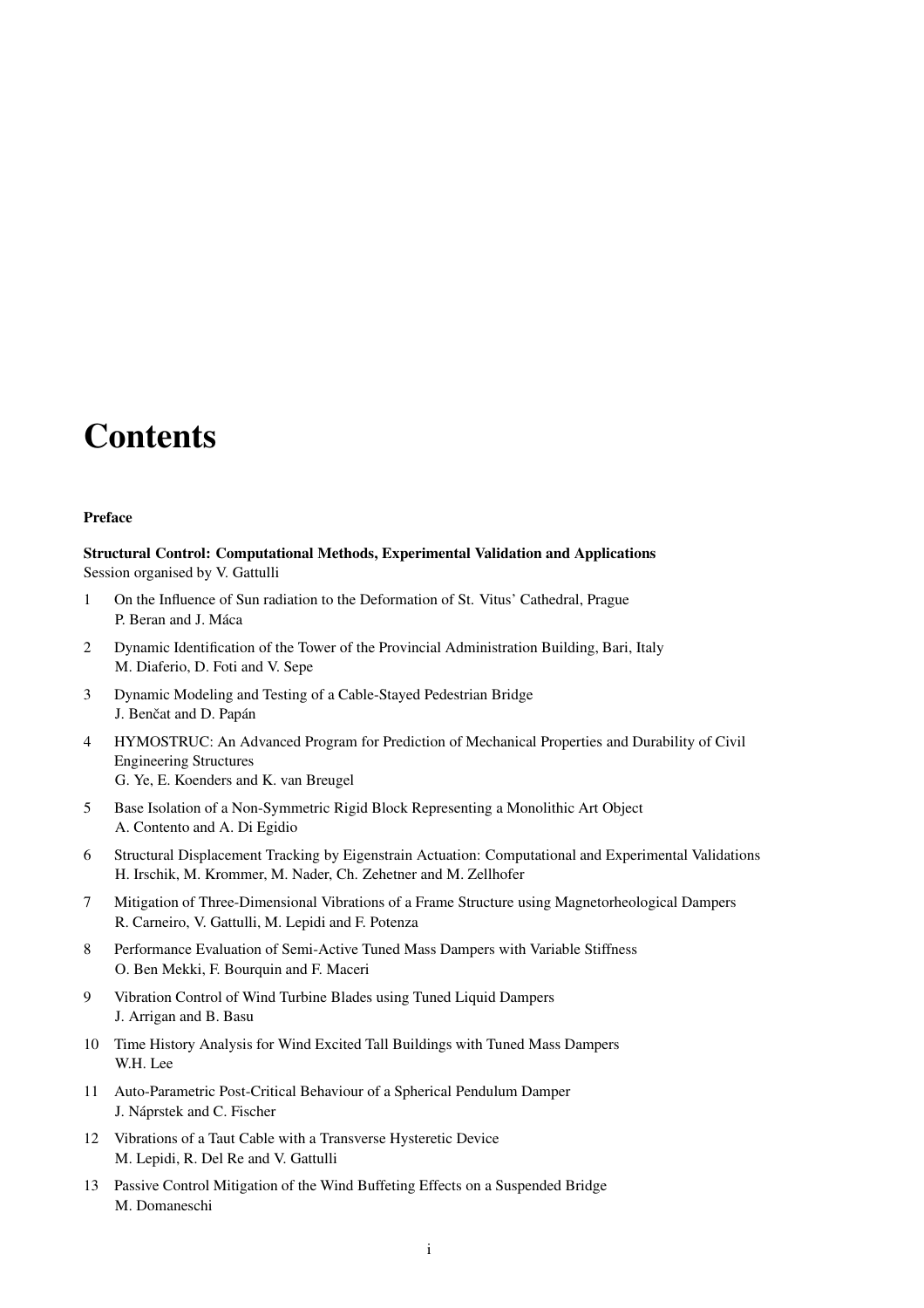#### **Computational Methods in Geotechnical and Geo-Environmental Engineering**

Session organised by P.J. Fox

- 14 Three-Dimensional Finite Element Modelling of Stacked Geotextile Tubes for Embankment Stabilization M. McElroy Jr., M. Pervizpour and S. Pamukcu
- 15 Interaction Modelling for Earth Retaining Structures using Evolutionary Computation M.A. Demarzo and M. Tacitano
- 16 Finite Element Modelling for Optimal Track Subgrade Design J. Jíra, O. Jiroušek and L. Horníček
- 17 Numerical Analysis of Reinforced Soil Retaining Walls V.N. Georgiannou, D. Giannopoulos, A. Leventakis and I.D. Lefas
- 18 Finite Element Analysis of a Structure with a Sliding Joint Affected by Deformation Loading R. Čajka and P. Maňásek
- 19 Angular Displacement of a Normal in the Foundation-Subsoil Contact Area R. Čajka and D. Sekanina
- 20 Efficient Finite Element Calculation of  $N_{\gamma}$ J. Clausen, L. Damkilde and K. Krabbenhøft
- 21 Re-examination of the Shear Strength of Municipal Solid Waste for Landfill Design S. Singh and M. Wooster
- 22 Seismic Stability Assessment of Landfills V. Zania, Y. Tsompanakis and P.N. Psarropoulos
- 23 Reliability Assessment of Theoretical Profiles in Concrete Gravity Dams R.C. Silva and L.J. Pedroso
- 24 Experimental and Computational Research on Consolidation-Induced Solute Transport P.J. Fox and J. Lee

#### **Steel and Composite Steel-Concrete Structures**

Session organised by L.F. Costa Neves

- 25 Dynamic Analysis of Composite Floors Subject to Human Rhythmic Activities J.K. Loose, W.G. Ferreira and J.G.S. da Silva
- 26 Finite Element Modelling of Steel Beams with Web Openings F. Rodrigues, P.C.G. da S. Vellasco, L.R.O. de Lima, S.A.L. de Andrade and J.G.S. da Silva
- 27 Parametric Analysis of Rectangular Hollow Section "T" Joints under Static Loading L.R.O. de Lima, L.F. Costa Neves, J.G.S. da Silva, P.C.G. da S. Vellasco and S.A.L. de Andrade
- 28 Dynamic Response of Steel Portal Frames with Semi-Rigid Joints R.A. Castro, J.G.S. da Silva, P.C.G. da S. Vellasco, L.R.O. de Lima, S.A.L. de Andrade and L.F. da C. Neves
- 29 A Computational and Experimental Study of Composite Slabs with Profiled Steel Sheeting T. Tsalkatidis and A. Avdelas
- 30 Numerical Modelling of the Effect of Opening Location in Composite Beam Flanges with Deformed Decking Floors

R.Y. Xiao and S. Baharom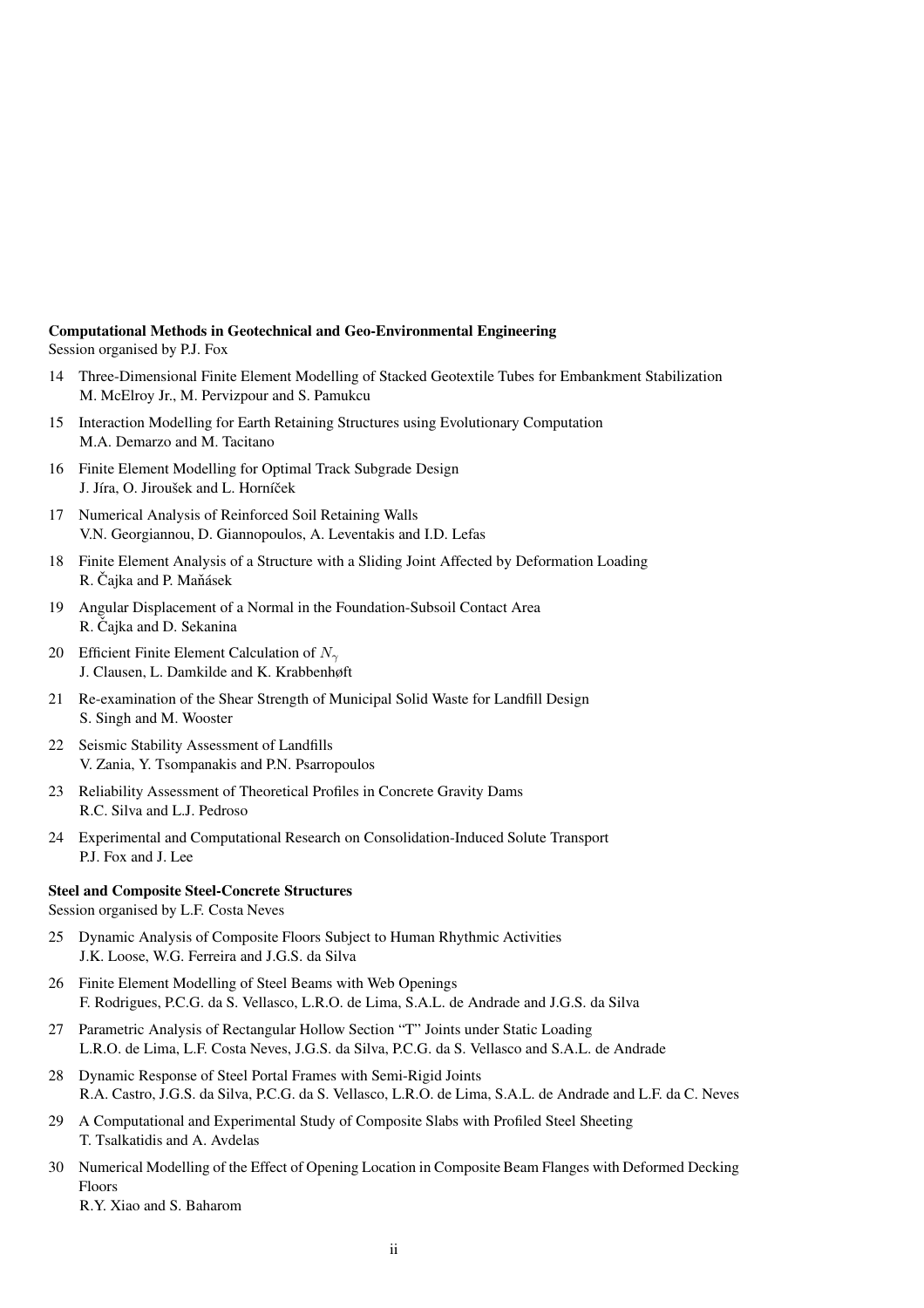31 Equivalent Flat Plate Models of Composite Floors T. Zheng and T. Ji

#### **Structural Optimisation and Sensitivity Analysis**

Session organised by A. Csébfalvi

- 32 Parametric Study on Optimal Topologies in Case of Probabilistic Loading J. Lógó and M. Ghaemi
- 33 Optimum Design of Steel Sway Frames to BS5950 using the Harmony Search Algorithm M.P. Saka
- 34 A Three-Dimensional Topology Optimization Technique Considering Both Static and Dynamic Characteristics of the Structures S.J. Lee and J.E. Bae
- 35 Comparing the End-Results of the TNO and SIMP Methods of Topology Optimization V. Pomezanski
- 36 Design of Optimal Reinforced Concrete Bases with Automatic Result Verification A.B. Kocsis and A.E. Csallner
- 37 Ant Colony Optimization Applied to the Continuous and Discrete Design of Space Trusses A. Csébfalvi and G. Csébfalvi
- 38 Automatic Verified Shear Force Design of Reinforced Concrete Beams A.E. Csallner and A.B. Kocsis

#### **Probabilistic Approaches to Structural Mechanics**

Session organised by M. Karama and A. El Hami

- 39 Structural Reliability Analysis by Random Field Modelling with Robustness Methods and Adaptive Response Surfaces V. Bayer, D. Roos and U. Adam
- 40 Efficient Iterative Solution of Stochastic Finite Element Equations D.C. Charmpis
- 41 A Procedure for Structural Reliability Analysis based on Meshless Methods J.E. Rojas, F.A.C. Viana, A. El Hami and D.A. Rade
- 42 Numerical and Experimental Analysis of Hydro-Elastic Problems O. Bendoau, A. Makhloufi, D. Borza and A. El Hami
- 43 Reliability Prediction in Fluid-Structure Interaction Problems J.E. Rojas, O. Bendaou, A. El Hami and D.A. Rade
- 44 Topology Opimization Solution using the Subdomains Method A. Makrizi, B. Radi and A. El Hami

**High-Speed Trains: Vehicle and Railway Track Dynamic Analysis and Related Enviromental Problems** Session organised by Z. Dimitrovová, J. Ambrósio and J. Pombo

45 Ground Vibrations Induced by High-Speed Trains in Regions with Sudden Foundation Stiffness Change Z. Dimitrovová, J. Varandas and M.A.G. Silva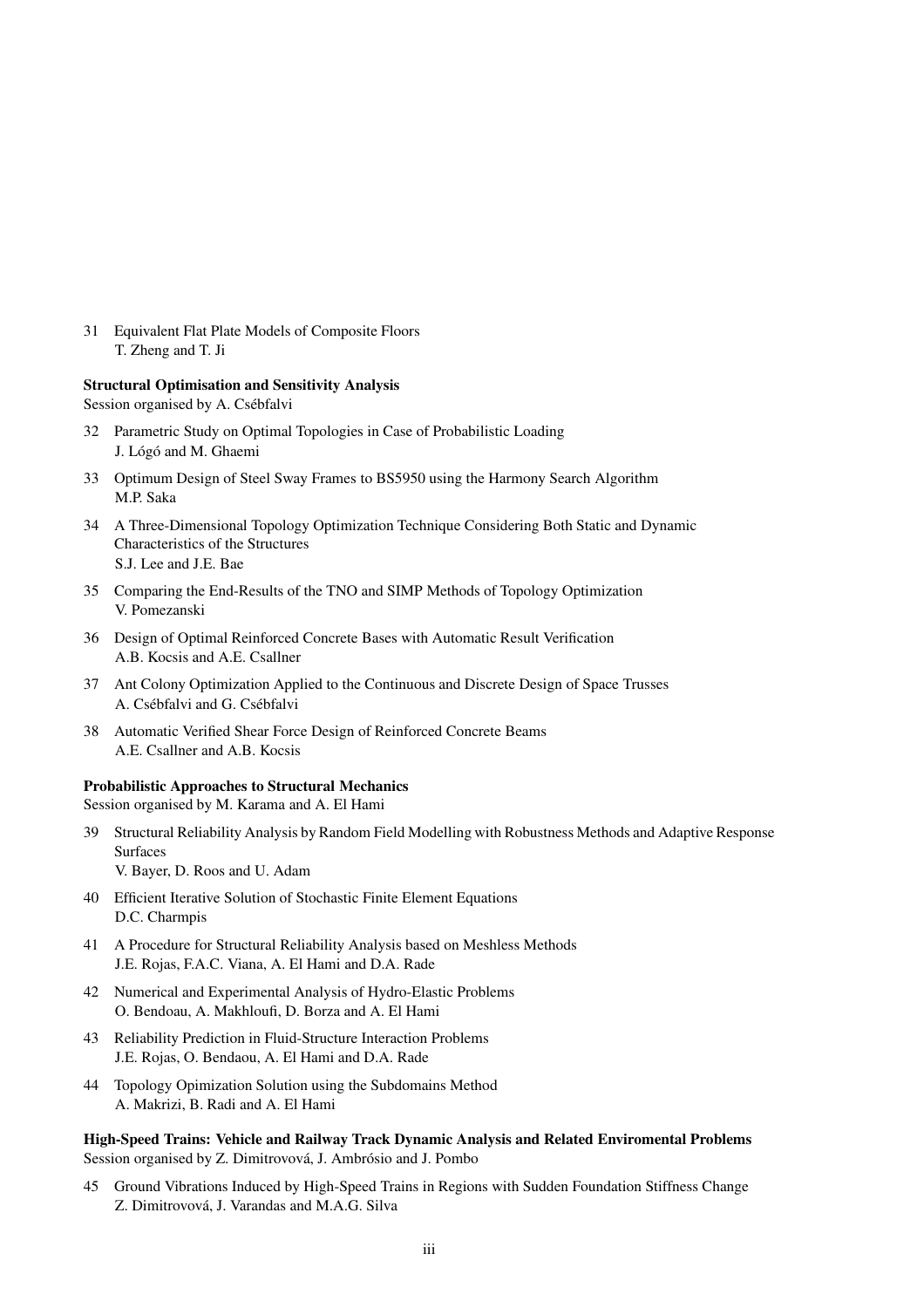- 46 Influence of the Aerodynamic Forces on the Pantograph-Catenary System for High Speed Trains J. Pombo, J. Ambrósio, M. Pereira, F. Rauter, A. Collina and A. Facchinetti
- 47 The Influence of Damping on Vibration Induced by High-Speed Trains Z. Dimitrovová and J.N. Varandas
- 48 Track-Train Dynamic Behaviour on Transition Zones of High Speed Railway Lines A.C. Ribeiro, R. Calçada and R. Delgado
- 49 Train Induced Vibrations in the Vicinity of High Speed Rail Lines: A Parametric Study N. Santos, R. Calçada and R. Delgado
- 50 Vibration Control of High-Speed Railway Bridges using Viscoelastic Dampers E. Moliner, M.D. Martínez-Rodrigo and J. Lavado
- 51 Dynamic Model Validation of Very High-Speed Railway Tracks for Dynamic Behaviour and Vibration Prediction P.A. Ferreira
- 52 Actions on Railway Tracks at Very High-Speeds A. López Pita, P.F. Teixeira, C. Casas-Esplugas, A. Bachiller and P.A. Ferreira
- 53 Wavelet Analysis of Surface Vibration due to a Fast Train Moving in a Tunnel P. Koziol, C. Mares and I. Esat
- 54 Assessment of High-Speed Slab Track Design V.L. Markine and C. Esveld
- 55 Analysis and Design of the LR55 Tram Track System F.A. Mohammad

#### **Software Engineering**

56 Modern Object-Oriented Design of Structural Engineering Software P. Komodromos, L. Papaloizou, P. Polycarpou and E. Mavronicola

#### **Grid Computing and WWW**

57 A Semantic Document Management System for Engineering On-Line Collaboration M. Dolenc, R. Klinc, K. Kurowski and A. Gehre

## **Parallel and Distributed Computing**

- 58 Lessons Learnt from using .NET for Distributed Finite Element Analysis R.I. Mackie
- 59 A Parallel Explicit-Implicit Overlapping Mesh Method for Solving Three-Dimensional Electromagnetic Wave Propagation Problems K. Morgan, Z.Q. Xie, O. Hassan and N.P. Weatherill
- 60 Dynamic Non-linear TFETI Domain Decomposition Based Solver J. Dobiáš, S. Pták, Z. Dostál and V. Vondrák
- 61 Modelling of Imperfect Bond using the FETI Method J. Kruis and P. Štemberk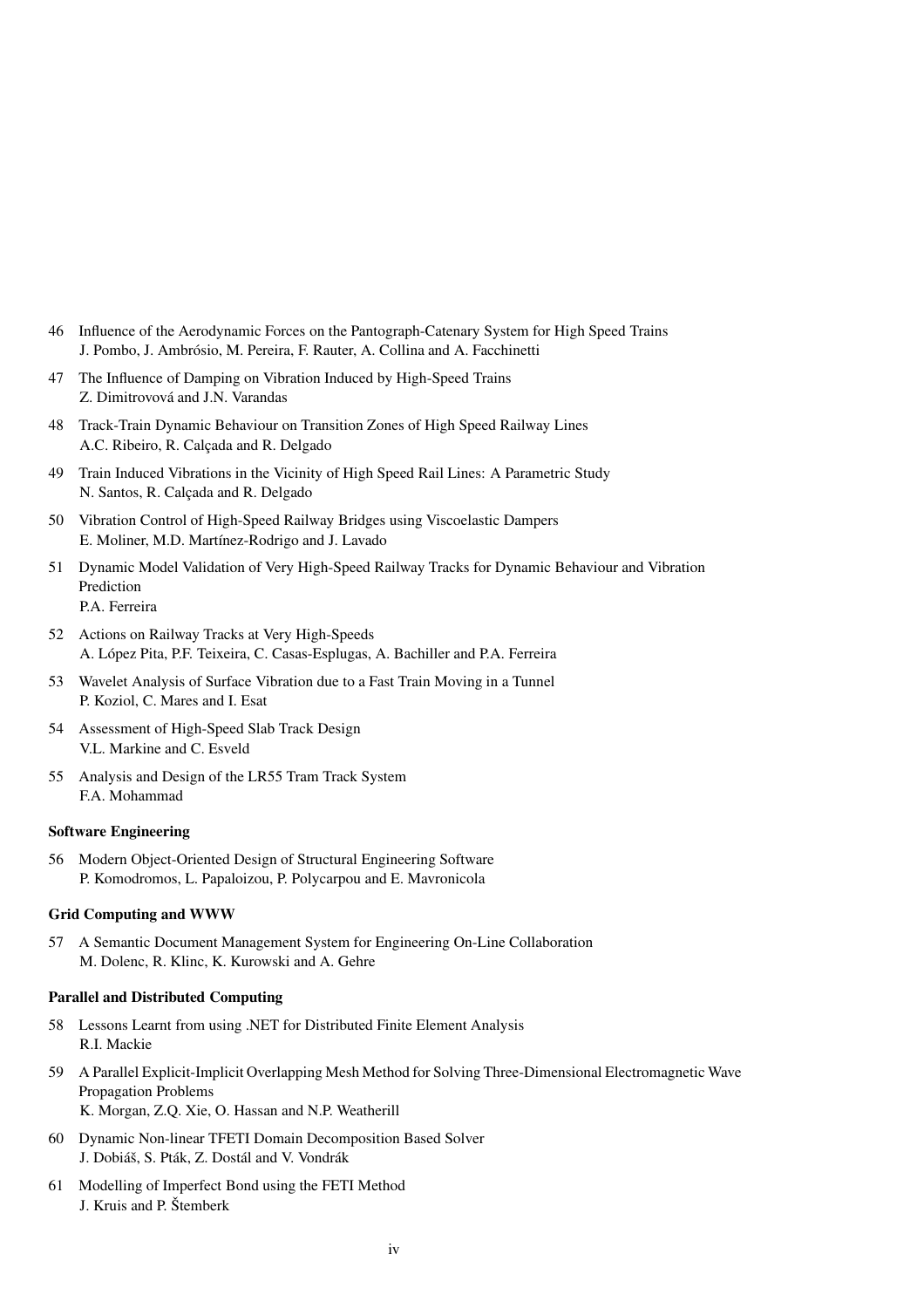- 62 PyPLiC: A High-Level Interface to the Parallel Model Reduction Library PLiCMR V. Galiano, A. Martín, H. Migallón, V. Migallón, J. Penadés and E.S. Quintana-Ortí
- 63 A High Performance Tool for Parallel Access to netCDF Files from High Level Languages V. Galiano, H. Migallón, V. Migallón and J. Penadés

#### **Construction Engineering: Planning, Management, Control and Safety**

- 64 Time Advance Synchronization in Concurrent Discrete-Event Simulation and Animation of Construction **Operations** P.V. Rekapalli and J.C. Martinez
- 65 Modelling Uncertainty for Civil Engineering Projects by Questioning the Inputs M. El-Cheikh, A.H.C. Chan and J. Lamb
- 66 A Data Model for Pavement Supporting Systems M. Yamasaki, R. Hori and K. Noguchi
- 67 A Management System for Road Information Properties S. Kusano, M. Yamasaki, R. Hori and K. Noguchi
- 68 Fuzzy Applications in Cost Estimating and Construction Planning M. El-Cheikh, A.H.C Chan and J. Lamb
- 69 Multiple-User Support System using a Synthetic Environment M. Al-Bataineh and S.M. Abourizk
- 70 Automation of Project Controls N. Eldin and L. Schilling
- 71 An Empirical Safety Framework for Assessing Construction Safety Programs N.S. Al-Kaabi

#### **Transport Engineering**

- 72 Modelling Pedestrian Support Based on Space Perception K. Monobe, S. Tanaka, H. Furuta and D. Mochinaga
- 73 Development of a Highway Sustainability Index based on Multi-attribute Decision Making E. Kokoli, A.P. Chassiakos and D.D. Theodorakopoulos
- 74 An Optimal Alignment Search System for Highway Design using Genetic Algorithms and Three-Dimensional CAD
	- M. Yamasaki, T. Mori, A. Kobayashi, T. Yatabe and T. Terao
- 75 Traffic Calculations using Stereo Video Cameras H. Yoshida, H. Muraki, S. Tanaka, H. Furuta, Y. Nishita and S. Fujimaki

#### **Building Engineering**

- 76 Towards Building Information Modelling for Existing Structures Y. Arayici and J. Tah
- 77 Context Sensitive Emergency-Navigation-System for Buildings U. Rüppel and K. Stübbe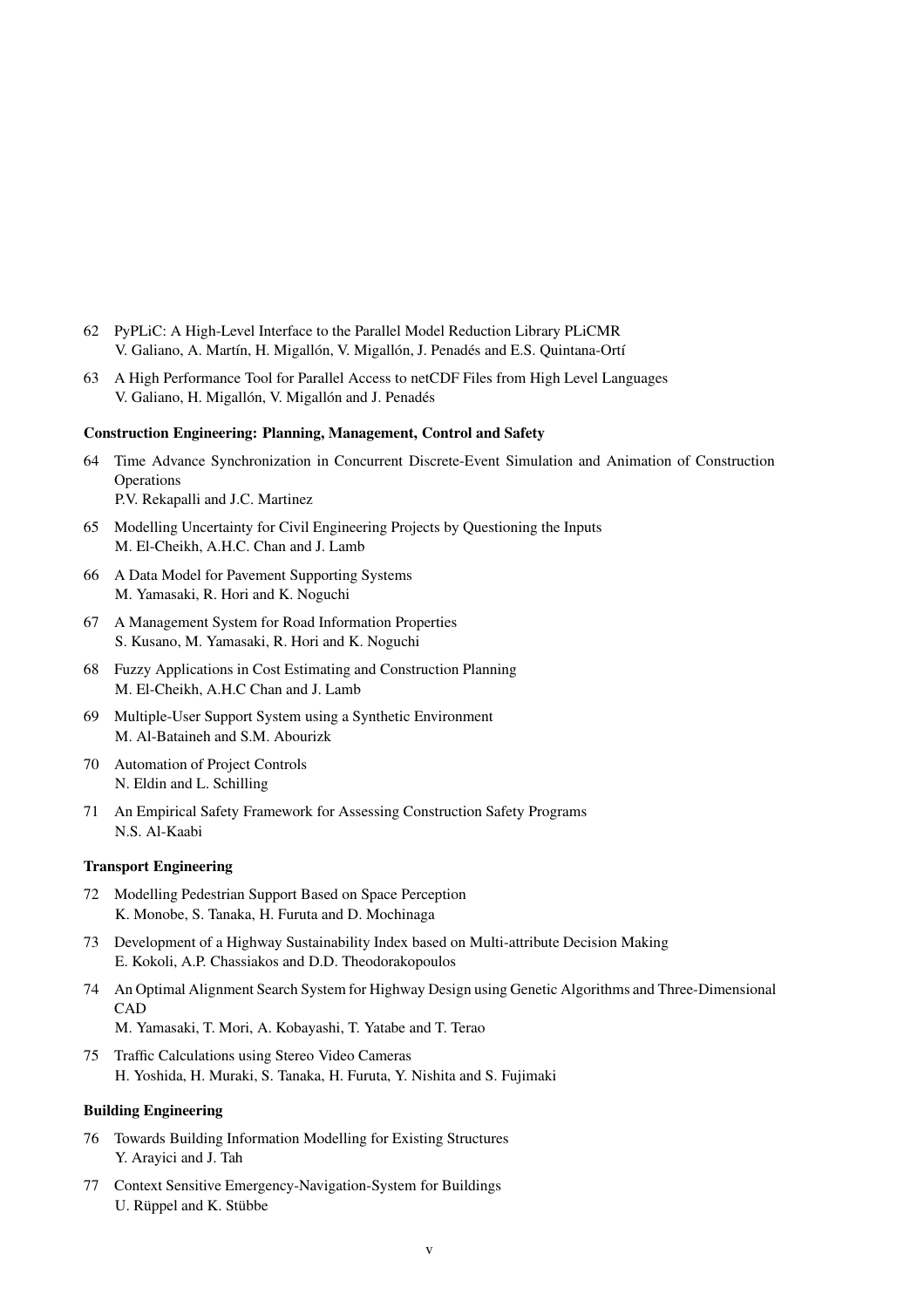#### **Building Structures: Environmental Aspects**

78 Determining the Thermal Characteristics of Buildings using Data Loggers P. Gardner

# **Environmental Engineering**

79 A Finite Element Model for the Numerical Simulation of Hydrodynamic Transport Phenomena: An Effective Tool for the Evaluation of Human-Induced Impacts in Coastal Areas of High Environmental and Economical Value

I. Colominas, F. Navarrina, M. Casteleiro, L. Cueto-Felgueroso, H. Gómez, J. Fe and A. Soage

- 80 Inverse Analysis for Radiating Components in a Free Turbulent Steam Jet I. Jancskar and A. Ivanyi
- 81 Using Reference Models for Assessing Agriculture Water Management in Burkina Faso Y.M. Wang, S. Traore and T. Kerh
- 82 Modelling Tide-Induced Transport of Lead in the Mersey Estuary M. Hartnett and A. Berry
- 83 The Development of a Management Information System for the Stream Habitat within a Reservoir Watershed Y.C. Shiau, H.C. Yang, S.J. Jang and J.Y. Tsai

# **Computer Aided Design**

- 84 Development of an SXF Data Identity Determination Component K. Monobe, S. Tanaka, H. Furuta and T. Kashiyama
- 85 Modelling the Spatial Temporal Utilization of Construction Space Requirements using 4D CAD D.K.H. Chua, K.W. Yeoh and Y. Song

# **Numerical Methods**

- 86 Investigation of the Influence of the Parameters Affecting the Accuracy of the Moving Least Square Approximation A. Kiasat, M. Moradi and H. Hashemolhosseini
- 87 Intermediate Reduction Steps Improve Automated Multi-Level Substructuring K. Elssel and H. Voss

# **Optimisation: Techniques and Solutions**

- 88 A Static Response Based Parameter Identification Algorithm using Optimality Criterion Optimization A.S. Terlaje III and K.Z. Truman
- 89 Mixed Finite-Elements for Eigenvalue Optimization of Incompressible Media M. Bruggi and C. Cinquini
- 90 Robust Optimization of a Slat Track taking into account the Uncertainty of the Design Parameters G. Steenackers and P. Guillaume

# **Fuzzy Methods: Analysis and Assessment**

91 A Solution Method for Large Problems with Fuzzy Parameters P. Štemberk and J. Kruis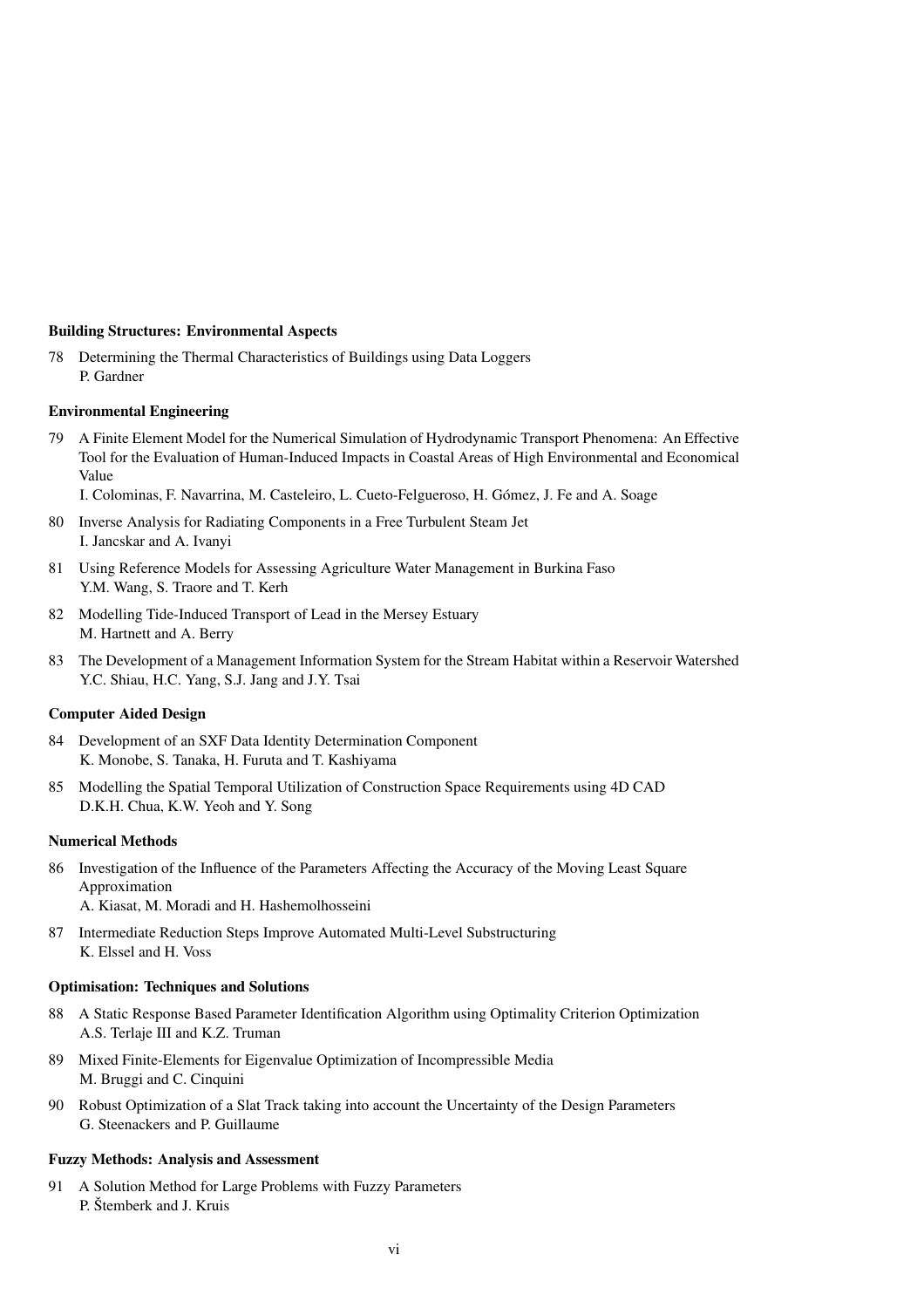92 Fuzzy Classification of Seismic Accelerograms based on its Damage Potential A. Elenas

#### **Reliability: Analysis and Assessment**

- 93 Reliability Analysis of Steel Frames with Semi-Rigid Joints G. Bayramoglu, G. Guclu and A. Ozgen
- 94 An Adaptive Response Surface Approach for Structural Reliability Analyses based on Support Vector Machines T. Most

#### **Finite Element Studies**

- 95 Numerical Analysis of the Behaviour of a Human Head with a Helmet during a Drop Test J. Jíra, V. Krumphanzl, J. Jírová and M. Micka
- 96 Numerical and Experimental Study on the Use of a New Security System for Slab Formwork in Building Construction F.J. Pallarés, J.M. Adam, P.A. Calderón, I.J. Payá, S. Ivorra, T.M. Pellicer and Y.A. Alvarado
- 97 A Design Chart for the Inelastic Instability of Imperfect Circular Cylinders under External Hydrostatic Pressure A.P.F. Little, C.T.F. Ross and A. Nagappan
- 98 Numerical Experiment for Determination of Critical Hole Length P.G. Papadopoulos, P. Lambrou and D. Plasatis

#### **Non-Linear Finite Element Analysis**

- 99 Stability Analysis of Nonlinear Hysteretic Field Problems Z. Sari and A. Ivanyi
- 100 Coupled Thermo-Elastic Nonlinear Finite Element Analysis of Thin-walled Structures H. Bossong, S. Lentzen and R. Schmidt

#### **Contact Problems**

101 Model Reduction applied to the Simulation of Mechanical Behaviour with Contact B. Lefèvre, F. Druesne, J.L. Dulong and P. Villon

#### **Boundary Element Methods**

- 102 Introducing the Infinite Element for Scaled Boundary Analysis of an Initial Valued Non-Homogeneous Elastic Half Space G.H. Lee, A.J. Deeks, H.W. Lee and H.J. Chung
- 103 Shear Deformation Effect in Flexural-Torsional Buckling Analysis of Beams using the Boundary Element Method E.J. Sapountzakis and J.A. Dourakopoulos

#### **Beams, Plates and Shells**

104 An Integrated and Membrane Locking Free Curved Beam Element Y.L. Pi, M.A. Bradford and F. Tin-Loi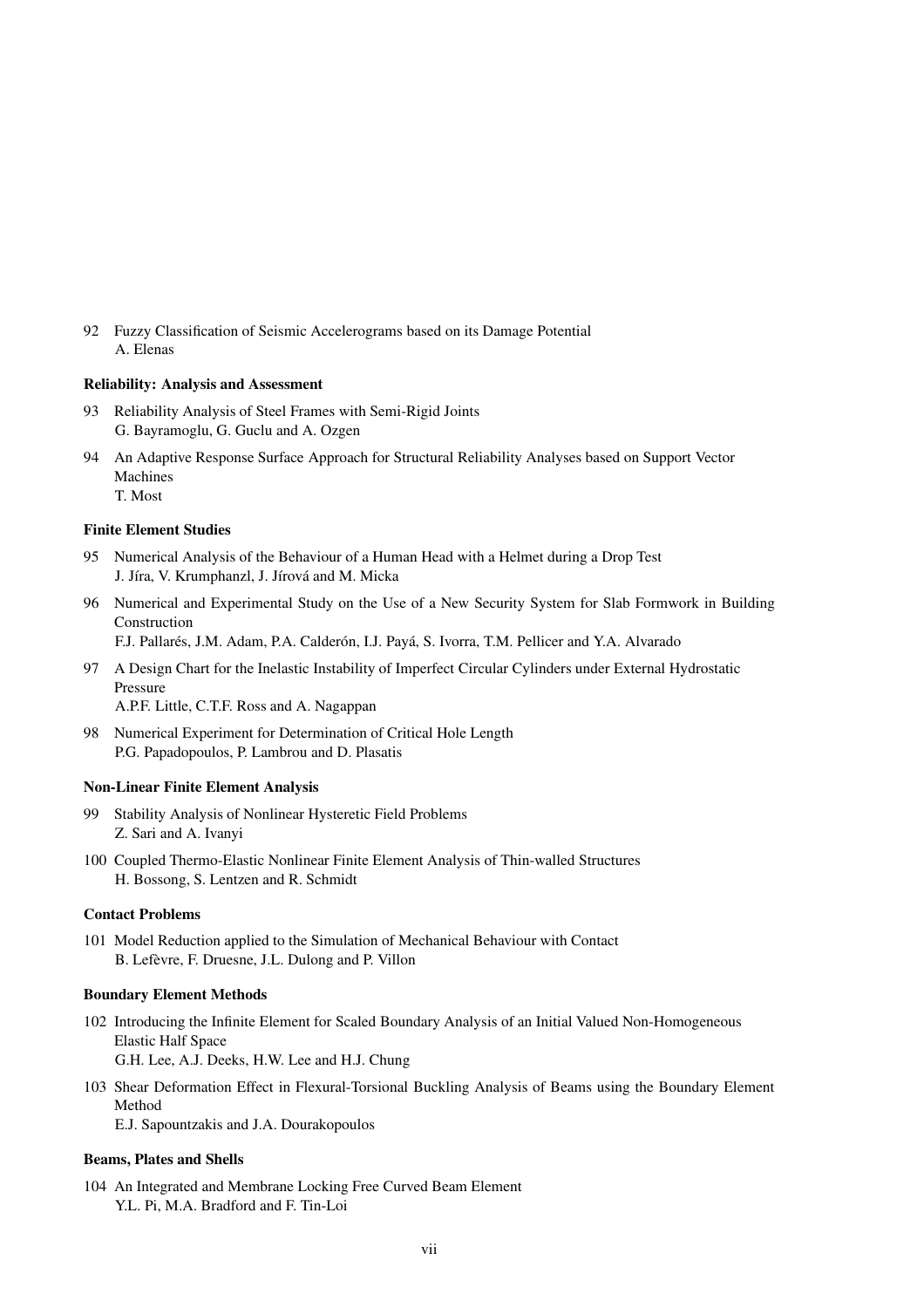- 105 An Optimisation Approach towards Lock-Free Finite Elements B.A. Izzuddin
- 106 A Patch Recovery Method for Reissner-Mindlin Plates M. Perälä
- 107 Numerical Homogenization of Perforated Plates with Application to Buckling A. Somolová and I. Zeman
- 108 Estimation of Critical Flutter Load of a Polar-Orthotropic Annular Plate I. Takahashi
- 109 Non-Stationary Asymptotic Analysis of Combined and Stiffened Shells L.Yu. Kossovich and I.V. Kirillova
- 110 Linear and Geometrically Nonlinear Analysis of Shell Elements with Rotational Degrees using the Quadrilateral Area Coordinates Method L. Kang and Q.L. Zhang

## **Materials Modelling**

- 111 Thermal Expansion Compatibility of Repair Materials P. Beran and M. Drdácký
- 112 Construction of a Statistically Equivalent Periodic Unit Cell for an Asphalt Mixture R. Valenta, J. Šejnoha and M. Šejnoha
- 113 Micro-Plane Damage based Model for Concrete under Monotonic and Cyclic Loadings M. Labibzadeh and S.A. Sadrnejad
- 114 Assessment of the Interfacial Transition Zone Percolation in Concrete D. Rypl
- 115 Modelling of Sequential Casting Procedure of Foundation Slabs T. Koudelka, T. Krejčí and J. Šejnoha
- 116 A Model for Hydro-Thermo-Mechanical Analysis for use in Civil Engineering L. Jendele, J. Niewald and J. Cervenka
- 117 Modelling the Sequential Casting Procedure of Foundation Slabs: Continuous Model for Concrete Creep T. Krejčí, T. Koudelka and J. Šejnoha

#### **Composite Materials and Structures**

- 118 Free Vibration of Sandwich Beams using the Dynamic Finite Element Method E. Adique and S.M. Hashemi
- 119 A Procedure for Optimally Designing Laminated Structures with Manufacturing Tolerances M. Walker and P.Y. Tabakov
- 120 Fatigue Life Prediction Reduced Order (Mesoscale) Model for Composite Materials E. Gal, Z. Yuan, W. Wu and J. Fish
- 121 Effective Properties of Imperfect Woven Composites: A Mori-Tanaka Approach J. Zeman, J. Skoček and M. Šejnoha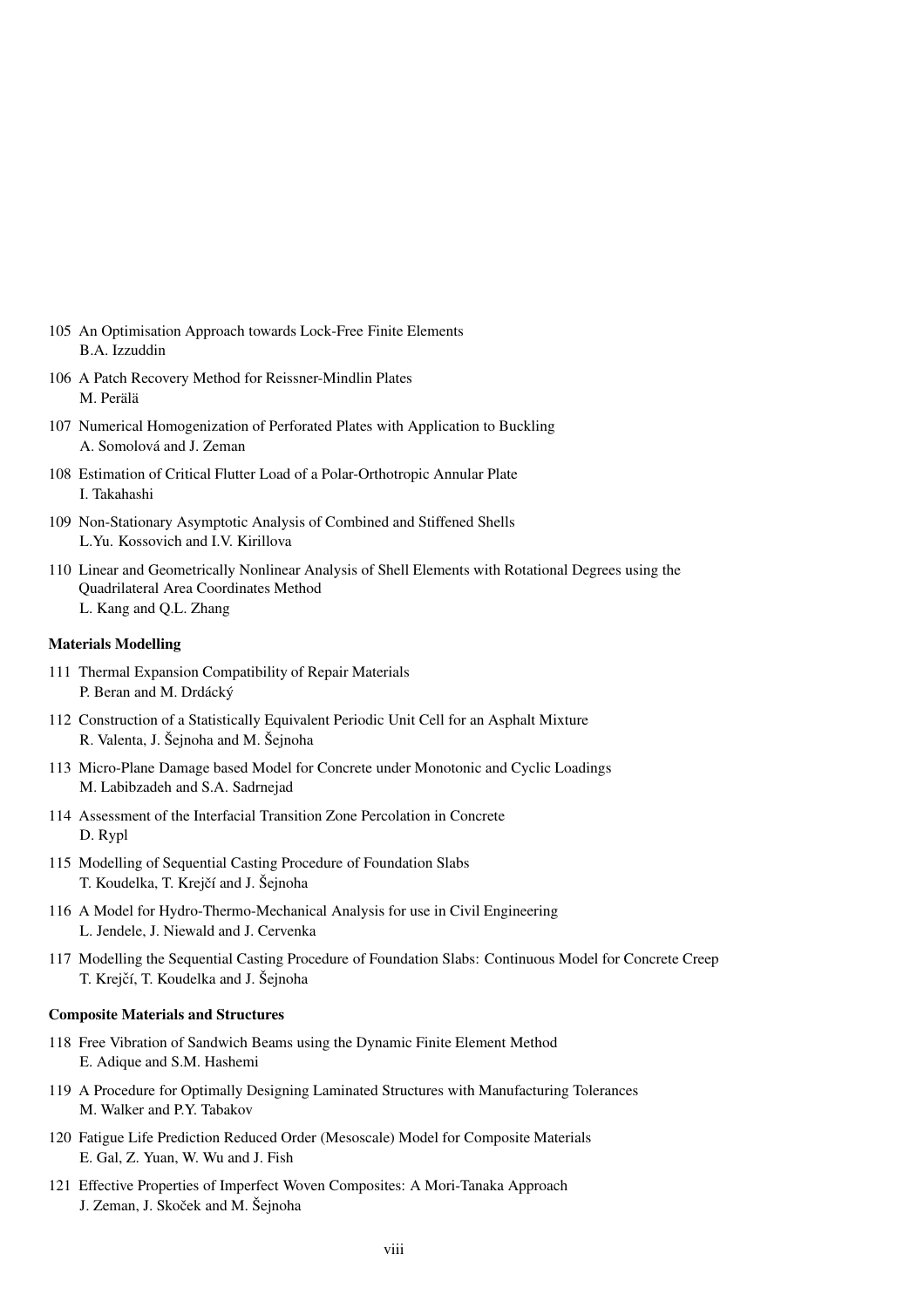- 122 Finite Element Analysis of Elastic Properties of Rubberized Concrete Composites by a Random Unit Cell Method S. Abdelmoumen, E. Bellenger and M. Quéneudec-t'Kint
- 123 Measurement of Diffuse Damage due to Environmental Stress in Polymer Matrix Composites Laminates M. Gigliotti and A. Riccio
- 124 Stacking Sequence Optimization for a Laminated Cylindrical Shell using the Simplex Algorithm M.H. Yas, M. Shakeri and R. Khaksar
- 125 Three-Dimensional Spline Finite Strip Analysis of Laminated Panels K.M.Z. Attallah, J.Q. Ye and D. Lam

#### **Piezoelectric Materials**

- 126 Analysis of Laminated Cylindrical Shells with Piezoelectric Layers using the Layerwise Finite Element Method M. Shakeri, M.R. Saviz and M.H. Yas
- 127 Modification of the Stiffness for Shifting Natural Frequencies of a Functionally Graded Materials Plate Actively Controlled by Piezoelectric Sensor-Actuator Pairs R. Mirzaeifar, H. Bahai and S. Shahab
- 128 Vibration Control using Smart Piezoelectric Materials and Response Surface Metamodels C.P. Providakis, D.-P.N. Kontoni and M.E. Voutetaki

#### **Nanotechnology**

129 Torsional Buckling of Single-Walled Carbon Nanotubes A.Y.T. Leung and X. Guo

#### **Structural Mechanics**

- 130 Symmetric Finite Element Formulation using Linear Algebra and Canonical Forms: Truss and Frame Elements A. Kaveh and M. Nikbakht
- 131 Some Aspects of Finite Element Structural Modelling using a Link Finite Element D. Kovačević and R. Folić
- 132 Implementation of an Hybrid-Mixed Stress Model for Gradient Plasticity Analysis L.M. Santos Castro
- 133 Material-Point Method Analysis of Bending in Elastic Beams S. Andersen and L. Andersen
- 134 Reducing a Two-Point Nonlinear Boundary Value Problem of a Deformable System to a Sequence of Linear Problems A.G. Razdolsky

#### **Structural Analysis, Modelling and Design**

135 The Modular Group Supermatrix Procedure in Structural Analysis G.M. Zloković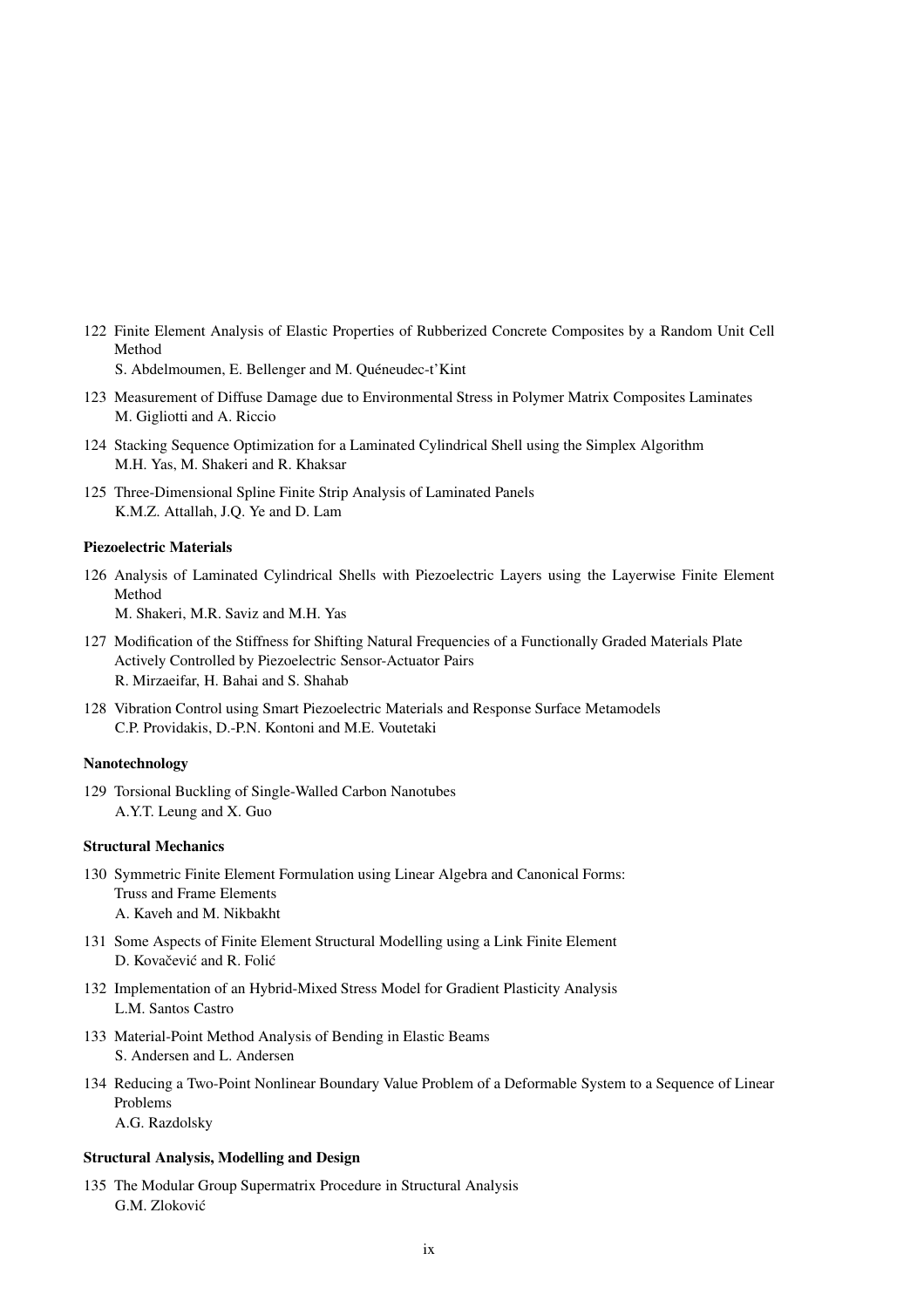- 136 Eigenproblems of Symmetric Planar Frames A. Kaveh and B. Salimbahrami
- 137 Buckling Analysis of Thin-Walled Elastic Beam-Type Structures Considering Joint Behaviour G. Turkalj, G. Vizentin and D. Lanc
- 138 Analysis and Design of Double-Cabled and Girder-Stiffened Suspension Structures V. Kulbach and J. Idnurm

#### **Design of Structures**

- 139 Analysis of Trussed Columns for Power Transmission Lines and Optimum Design of a Support Structure F. Orbán
- 140 A Computer-Assisted Wind Load Evaluation System for the Design of Cladding of Spatial Structures Y. Uematsu, R. Tsuruishi, T. Hongo and H. Kikuchi

#### **Dynamics of Structures**

- 141 Free Vibration of a Moving Timoshenko Beam using the Dynamic Stiffness Theory J.R. Banerjee and W.D. Gunawardana
- 142 Dynamic Response of Structures due to Microtremors J. Benčat and D. Papán

#### **Non-Linear Dynamics**

143 Dependability and Integrity of Nonlinear Elastic Structures G.N. Liu and J. Agarwal

#### **Aluminium Structures**

- 144 Numerical Analyses on Stiffened Bracing Type Pure Aluminium Shear Panels G. De Matteis, G. Brando, S. Panico and F.M. Mazzolani
- 145 Expected Variations in Stress in Aluminium Lap Joints when Designing to Eurocode 9 J.W. Bull, C.H. Woodford and E.A. Charles

## **Steel Structures**

- 146 Fire Resistance of Fixed-Ended Stainless Steel Tubular Columns E.C.Y. To and B. Young
- 147 An Analytical Study of the Hysteretic Behaviour of Circular Steel Columns G.C. Jang, K.H. Chang and C.H. Lee
- 148 Finite Element Modelling of Laser Welded Connections for Built-Up Cold-Formed Steel Beams R. Landolfo, F. Portioli, O. Mammana, G. Di Lorenzo and M.R. Guerrieri
- 149 Analysis, Structural Design and Tests of an Ice-Hockey Hall in Kosice S. Kmet, J. Kanocz and M. Tomko
- 150 Dynamic Response of Pre-Stressed Steel Columns R.R. de Araujo, P.C.G. da S. Vellasco, J.G.S. da Silva and S.A.L. de Andrade
- 151 Numerical Evaluation of Residual Stresses in Dissimilar Welds between Carbon and Stainless Steels C.H. Lee, K.H. Chang, G.C. Jang and H.C. Park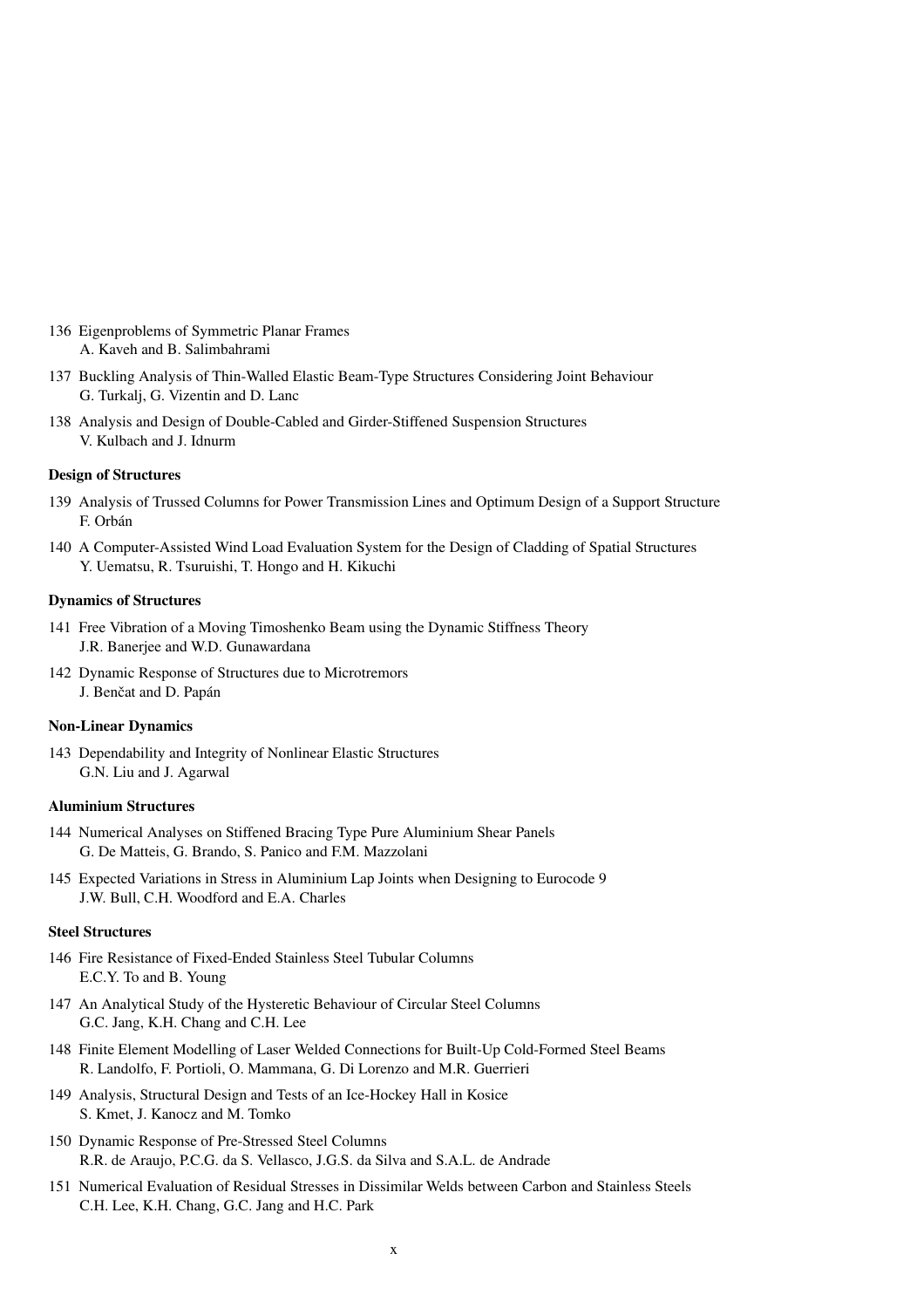- 152 A Design Method of Calculating the Rotational Restraint in Cold-Formed Steel Purlin-Sheeting Systems with Thermal Insulation K.B. Katnam, R. Van Impe and G. Lagae
- 153 Numerical Modelling of Semi-continuous Composite Connections with High Strength Steel S. Taufik and R.Y. Xiao

## **Cable Structures**

- 154 Form-Finding of a Cable Net Joined to Steel Trusses Q.L. Zhang and X.Q. Luo
- 155 Dynamic Analysis of Cable Domes J. Song and Q.L. Zhang

#### **Glass Structures**

156 The Influence of Finite Element Modelling Parameters on the Stress Distribution in Bolted Glass Connections M. Overend and I. Maniatis

#### **Timber Structures**

157 Fire Analysis of Wooden Composite Beams with Interlayer Slip S. Schnabl, M. Saje, I. Planinc and G. Turk

#### **Reinforced Concrete: Analysis, Modelling and Assessment**

- 158 Multi-Layer Visco-Elastic Creep Model for Time-Dependent Analysis of Concrete Structures P.L. Ng, J.Y.K. Lam and A.K.H. Kwan
- 159 Interaction of Explosive Blasts with Reinforced Concrete Structures E. Kochavi, Y. Kivity, E. Gal and G. Ben-Dor
- 160 Advanced Approach in Numerical Modeling of Reinforced Concrete Frames Loaded by Seismic Actions D. Kovačević
- 161 Inelastic Behaviour of Reinforced Concrete Structures Considering the Bond-Slip Effect H.G. Kwak, C.K. Na, S.W. Kim and S.T. Kang
- 162 Statistical Modeling of Post-Heating Residual Strength for Portland Cement Concrete R.H. Haddad and A. Qudah
- 163 Analysis of Three-Dimensional Reinforced Concrete Beams with Hybrid Geometry L. Svoboda and D. Rypl
- 164 Nonlinear Multilevel Analysis of Reinforced Concrete Beams J.Y.K. Lam, P.L. Ng and A.K.H. Kwan
- 165 Cross-Sectional Analysis of Spatial Reinforced Concrete Frame Elements T. Löhning, J. Schenk and U. Starossek
- 166 New Tension Stiffening Model for Reinforced Concrete Members M.M. Smadi and K.A. Belakhdar
- 167 Computational Analysis of Precast Concrete Frames with Post-Tensioned Tendons O. Oddbjornsson, N.A. Alexander, C.A. Taylor and R. Sigbjornsson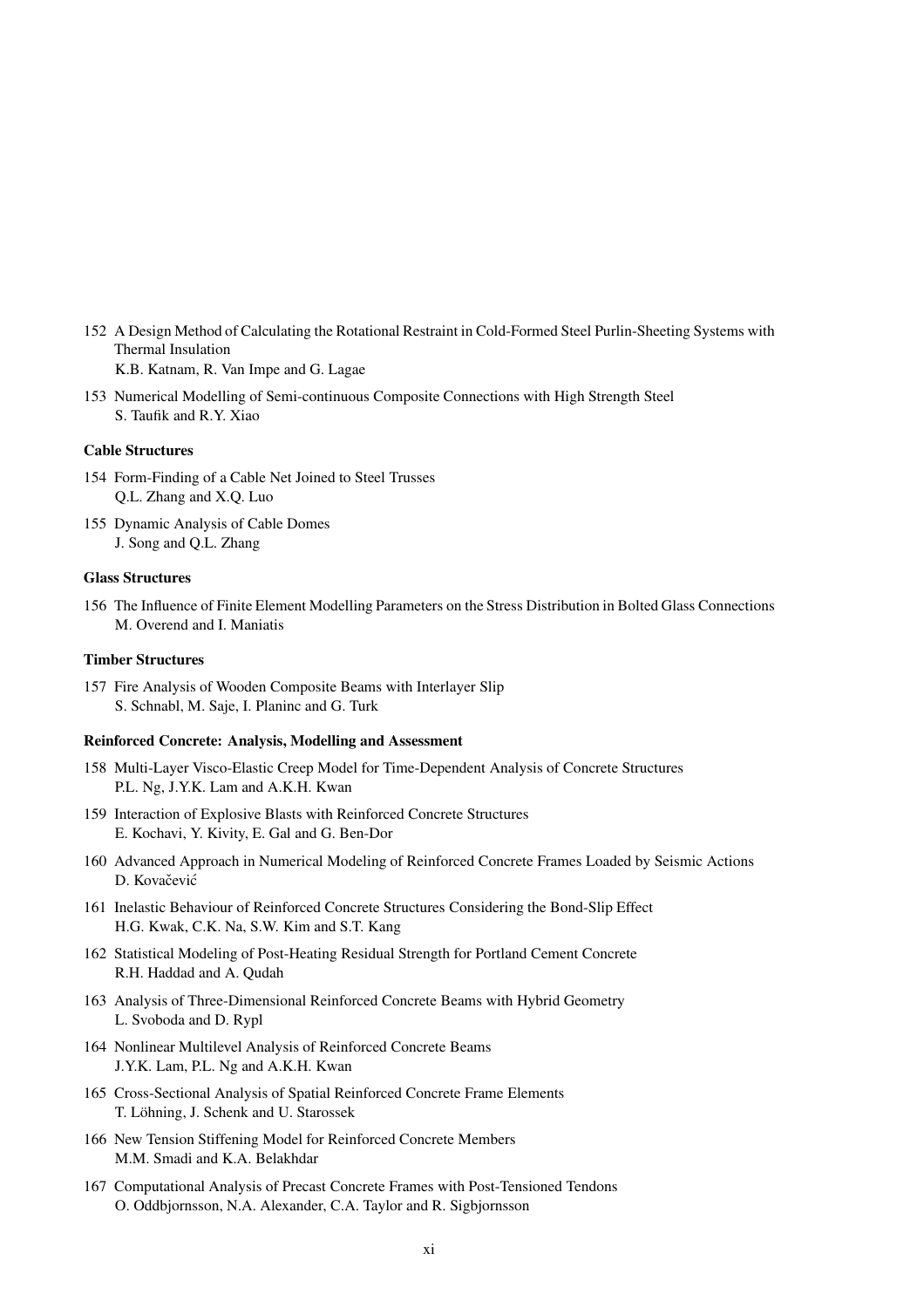#### **Fibre Reinforced Concrete Structures**

- 168 Continuous Unidirectional Carbon Fibre-Reinforced Concrete Beams M. Salehi and M.N.S. Hadi
- 169 Effects of Column Loading on the Behaviour of Concrete Joints Reinforced with Carbon Fibre Reinforced Polymer Laminates M. Safari Gorji and K. Bargi
- 170 Influence of Plate Modulus of Elasticity on the Structural Behaviour of Fibre Reinforced Plastic Plated Reinforced Concrete Beams M. Hassanen and M. Raoof

#### **Analysis and Design: Reinforced Concrete and Concrete Structures**

- 171 Limit Analysis of Reinforced Concrete Rectangular Plates with One Free Edge I. Mura
- 172 Two-Dimensional Finite Element Model for Materially Nonlinear Analysis of Reinforced Concrete Beams T. Dede and Y. Ayvaz
- 173 Predicting Unfavorable Deformations of Bridge Beams using Grid Technology A.A. Sipos and G. Domokos
- 174 Modelling of High Strength Concrete Reinforced with Helical Reinforcement M.N.S. Hadi
- 175 Numerical and Experimental Study of RC Columns Strengthened by Steel Jacketing J.M. Adam, S. Ivorra, E. Giménez, P.A. Calderón and F.J. Pallarés
- 176 Investigating the Capacity of Reinforced Concrete Framed Structures to Sustain Loss of Primary Load-Carrying Members O.A. Mohamed
- 177 Numerical Analysis of the Inelastic Buckling Length of Non-Sway Reinforced Concrete Columns A. Bendito, M.L. Romero, J.L. Bonet, P.F. Miguel and M.A. Fernandez
- 178 Computing the Effect of Stirrup Step Spacing on the Stress-Strain Curve of Confined Concrete M. Doğan and E. Ünlüoğlu
- 179 Structural Behaviour of Reinforced Concrete Ribbed Slabs W.C. de Paula, M.E. da N. Tavares and J.G.S. da Silva
- 180 Determination of Prestressing Forces in Statically Indeterminate Structures Y. Arfiadi and M.N.S. Hadi
- 181 Quasi-Plastic Analysis of Slabs on Grade D.W. O'Dwyer, R.P. West and T. Tchrakian

#### **Damage Modelling and Assessment**

- 182 Recognition of Cracks in Concrete Structures by Applying Evolutional Image Processing I. Nakajima, M. Hirokane, H. Furuta and H. Takiuchi
- 183 Investigation of the Cracks Observed in a Reinforced Concrete Structure M.J. Fadaee and S. Gilani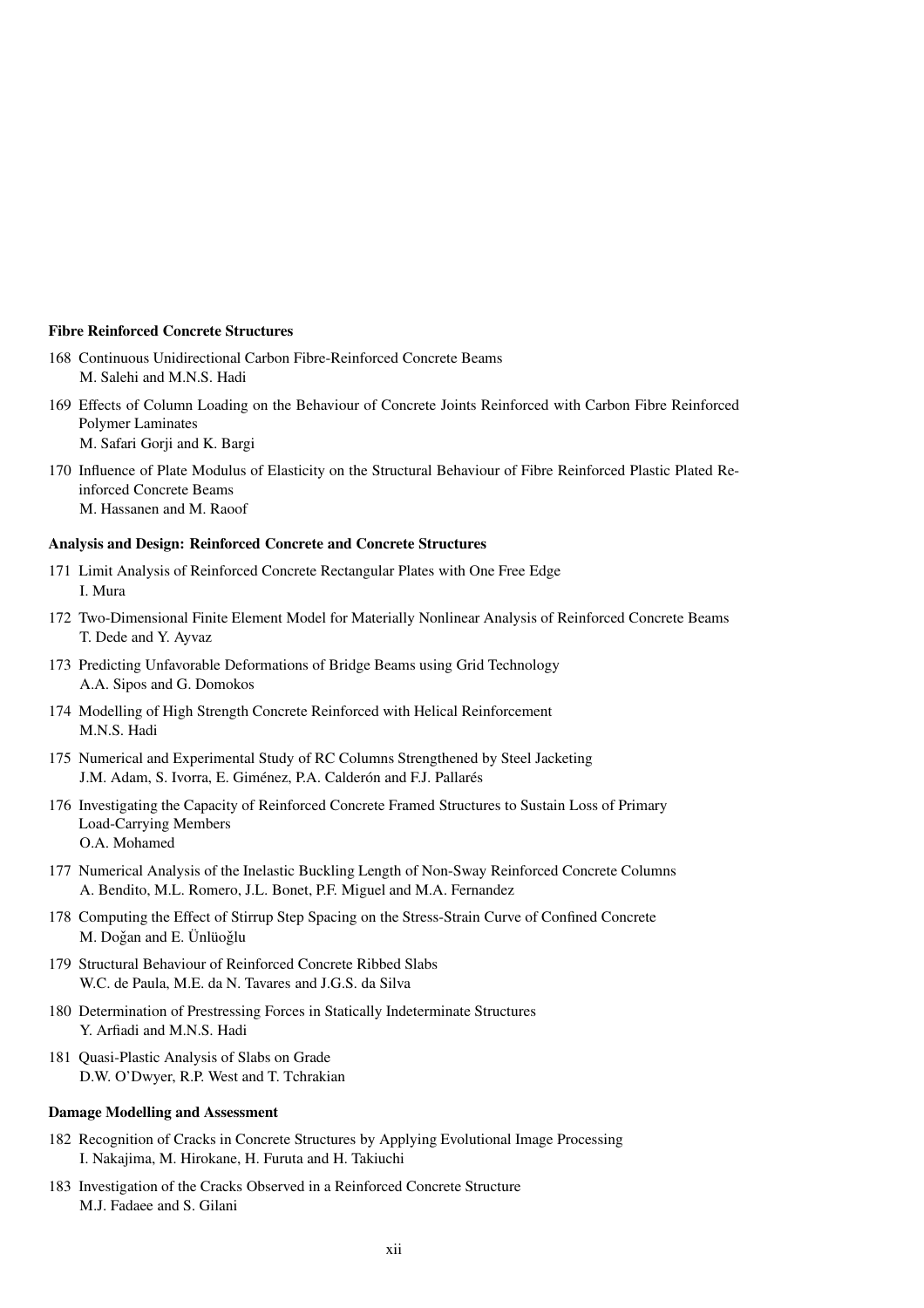- 184 Diagnosis of a Flexible Pavement using Falling Weight Deflectometer Technology and Numerical Modelling of Dynamic Response B. Picoux, A. Millien, C. Petit, A. Phelipot-Mardelé and L. Ulmet
- 185 Anisotropic Damage Evolution and Failure of Dynamically Loaded Thin-Walled Structures: Modelling, Finite Element Simulation and Experimental Study R. Schmidt and M. Stoffel
- 186 Damage Assessment in Beams using Vibration Characteristics H.W. Shih, D. Thambiratnam and M. Humphreys
- 187 Wavelet Based Experimental Damage Calibration using Beam-Moving Load Interaction Model V. Pakrashi, A. O'Connor and B. Basu

#### **Bridge Engineering**

- 188 Rain-Wind Induced Vibrations in the Subcritical and Critical Range of Flow C. Seidel and D. Dinkler
- 189 The Structural Reliability of Bridges subject to Time-Dependent Deterioration A. Bordallo-Ruiz, C. McNally, E.J. OBrien and C.C. Caprani
- 190 Dynamic Response of Railway Bridges, Part I: Development and Verification of a Numerical Model for Bridge-Train Dynamics M. Majka and M. Hartnett
- 191 Dynamic Response of Railway Bridges, Part II: Parametric and Case Studies on Bridge-Train Dynamics and Interaction M. Majka and M. Hartnett
- 192 A Statistical Analysis of the Dynamic Response of Reinforced Concrete Highway Bridge Decks R.S. de Almeida, J.G.S. da Silva and W.G. Ferreira
- 193 On the Influence of the Transition Slabs on the Dynamic Behaviour of Highway Bridge Decks J.G.S. da Silva, M.E. da N. Tavares and A.C.C.F. Sieira
- 194 Aeroelasticity of Slender Bridges Equipped with Wind-Screen Barriers A. Tesar
- 195 Applicability of Improved Modal Pushover Analysis for Bridges H.G. Kwak and D.K. Shin
- 196 The Use of Ramp Superposition to Analyse the Influence of Road Irregularities on Maximum Beam Stresses due to a Moving Load D. Cantero, A. González and E.J. O'Brien
- 197 Flood Damage to Bridges Analyzed within a Geographic Information System M. Mihola and V. Tomica
- 198 A Fragility-Based Seismic Risk Prioritization Method for Highway Bridges A. Ebrahimpour, D.B. Porter, R.L. Sack and B. Luke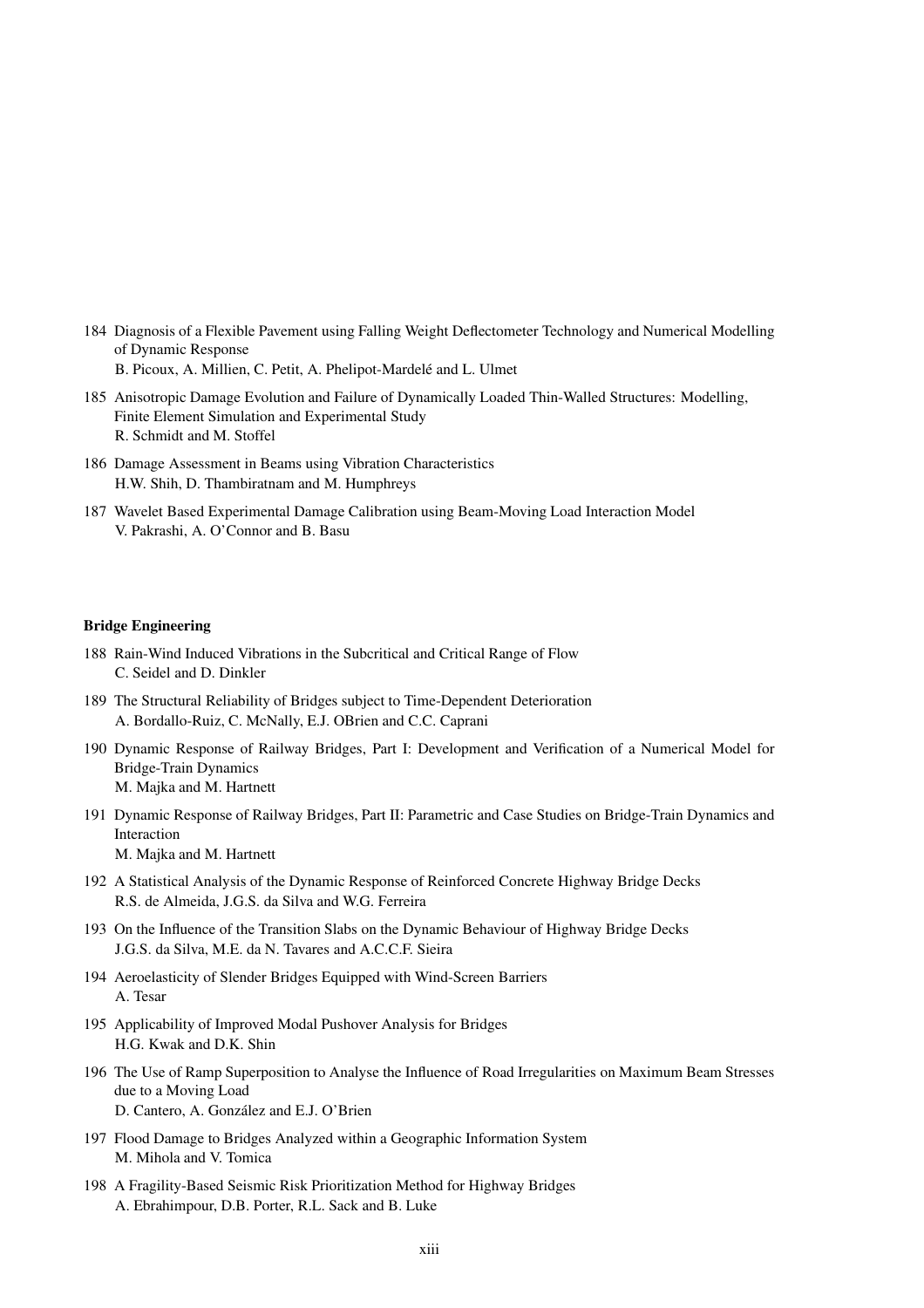#### **Seismic and Earthquake Engineering**

- 199 Influence of the Location of Resistant Cores on the Seismic Response of a Reinforced Concrete Three-Dimensional Frame Equipped with HDRB Base Isolation Devices M.T. Braz César and R.C. Barros
- 200 Optimal Design of Reinforced Concrete Structures Erected on Hard Soils D. Perez and A. Mébarki
- 201 An Insight on the Influence of Damping in Seismic Isolation E. Figueiredo and R.C. Barros
- 202 On the Classification of Steel Members in Seismic Areas M. Brescia, O. Mammana and R. Landolfo
- 203 A Seismic Safety Index System for High-Rise Buildings in China M.J. Qiao
- 204 Modelling Non-Linear Effects in Seismic Data from Estimates of Bispectra using Linear Prediction and Volterra Kernels A.A. Chanerley, H. Nabijou, N. Alexander and R. Sigbjornsson
- 205 Evolutionary Power Spectral Densities Compatible with a Given Response Spectrum P. Cacciola
- 206 An Improved Saddle-Like Connection with Rigid Behaviour M. Foroughi and M.A. Barkhordari
- 207 Seismic Performance Investigation of a Knee Braced Frame for Vulnerability Control of Frame Elements M. Naeemi and M.A. Barkhordari
- 208 A Computational Analysis of Bağdadi and Hımış Structures N. Kıraç and M. Doğan
- 209 Effects of Using Low Yield Point Steel instead of Normal Steel in Steel Shear Walls M.J. Fadaee and B. Bayat
- 210 Dynamic Analysis of Buildings with Coupled Shear Walls under Seismic Loading: Simplified Method to Estimate Natural Vibration Period of Buildings M. Rahman and M. Hassanen
- 211 A Study of a Variable Friction Damper with a Stepped Force Characteristic B. Blostotsky and Y. Ribakov
- 212 Shear Locking-Free Analysis of Thick Plates Subjected to Earthquake Excitations Y.I. Özdemir and Y. Ayvaz
- 213 Variability and Limitations of Seismic Analysis and Modelling Techniques O.A. Mohamed

#### **Fluid Flow Problems**

214 A Discontinuous Taylor-Galerkin Procedure for Solution of the Boltzmann-BGK Equation in Two Dimensions B. Evans, K. Morgan and O. Hassan

xiv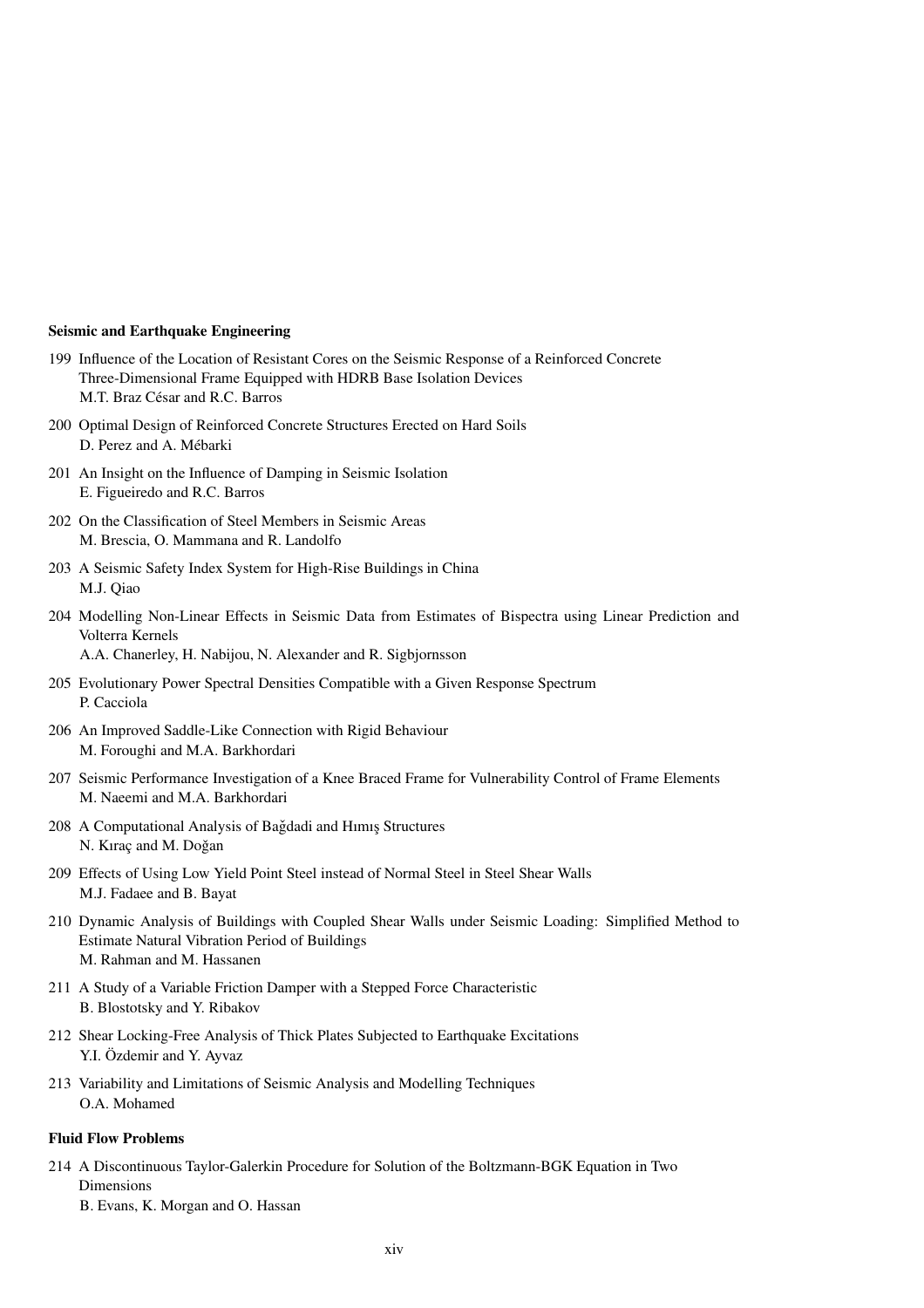- 215 The Development and Use of CFD Models for Water Treatment Processes J. Bridgeman, B. Jefferson and S.A. Parsons
- 216 Numerical Simulation of Interfacial Waves over a Permeable Seabed S.J. Williams and D.S. Jeng
- 217 Phenomenological Transient Finite Element Modelling of a Two-Phase Flow with Dynamic Phase Change Z. Sari, I. Jancskar, L. Szakonyi and A. Ivanyi
- 218 Simulation of Fresh Concrete Flow with Level Set Method B. Patzák and Z. Bittnar

## **Fluid-Structure Interaction**

219 Numerical Simulation of Fluid-Structure Interaction for Wind-Induced Dynamic Response of a PVC Coated Fabric Sheet on a Renewable Advertisement Billboard Z.H. Liu, Q.L. Zhang and Y. Zhou

#### **Masonry Structures**

- 220 Numerical Analysis of In-plane Performance of Unreinforced Masonry Walls Retrofitted with Fiber Reinforced Polymers M.Z. Kabir and M. Farrin
- 221 Modelling and Analysis of Post-Tensioned Masonry R. Cajka and L. Kalocova
- 222 Constitutive Model for Two-Dimensional Modelling of Masonry J. Brožovský and A. Materna
- 223 Damage Interface Models for Brick Masonry Walls C. Pelissou, F. Fouchal, F. Lebon and I. Titeux
- 224 Seismic Analysis of a Historical Masonry Building A.J. Morais and J.V. Lemos

#### **Soil-Structure Interaction**

- 225 A Complete Nonlinear Finite Element Analysis for the Effects of Surface Explosions on Buried Structures N. Nagy, M. Mohamed and J.C. Boot
- 226 Analytical Study of Soil-Structure Interaction Effects on Seismically Isolated Bridge Piers C.C. Spyrakos and Ch.A. Maniatakis
- 227 Lumped-Parameter Models for Wind-Turbine Footings on Layered Ground L. Andersen and M.A. Liingard
- 228 Buckling of Blinding Struts in Cut and Cover Excavations J.M. Abela, R.L. Vollum, B.A. Izzuddin and D.M. Potts
- 229 Development of a Computer Program for the Analysis and Design of Buried Pipelines I.M. Asi, S.N. Abduljauwad, H.N. Al-Ghamedy, N.A. Al-Shayea and J.A. Siddiqui
- 230 Investigation for Optimizing the Location of Contraction-Expansion Joints in a Concrete Canal Lining H. Ahmadi, H. Rahimi and J. Abdollahi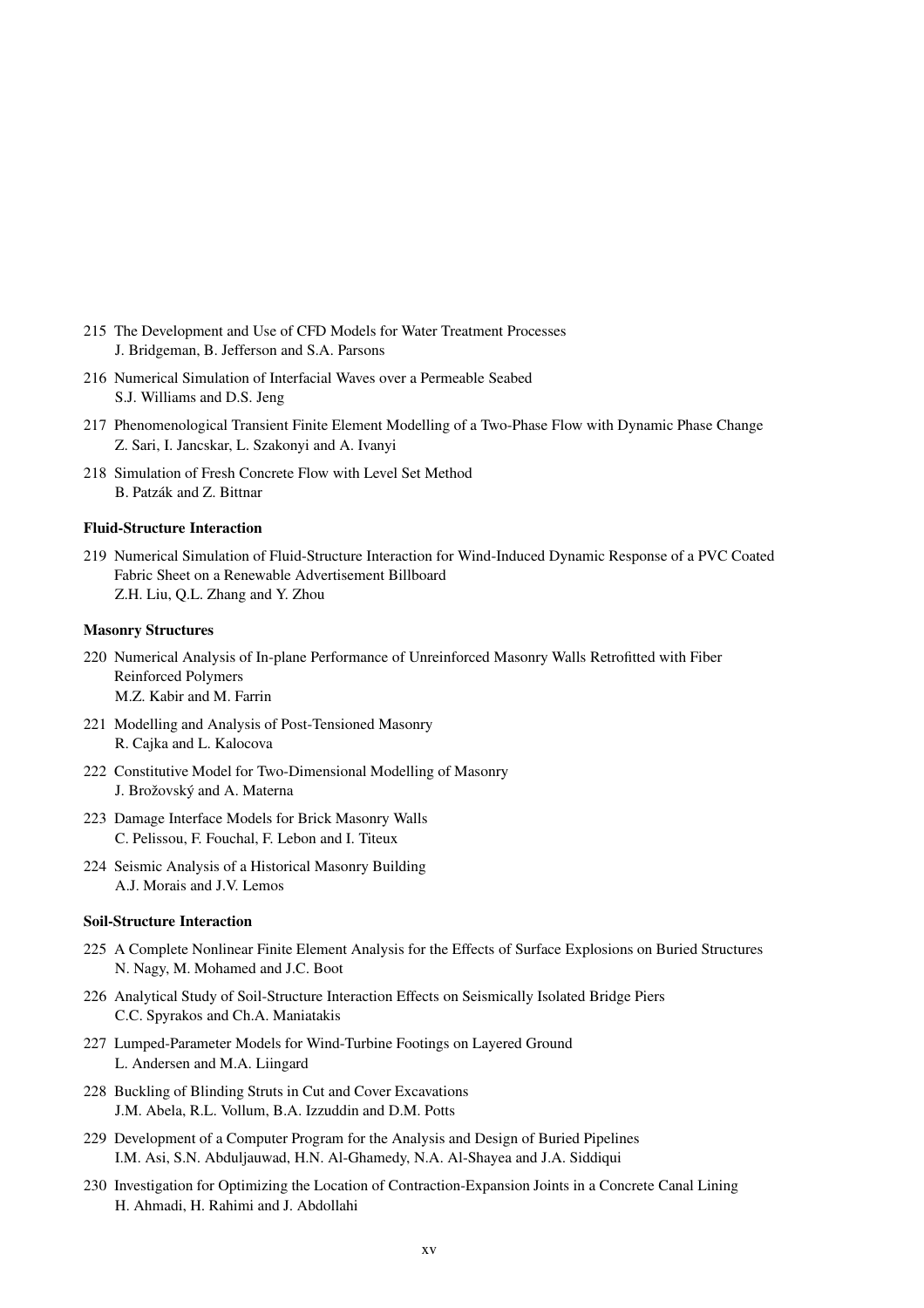#### **Geomechanics**

- 231 Application of the Chaos Theory to Rock Analysis by Hammer Tests Y. Chen, Y. Nomura, T. Ito, M. Hirokane and H. Furuta
- 232 Risk Analysis and Optimization in Tunnel Design P. Cucino, S. Fuoco, A. Laner and P. Mazzalai

#### **Offshore Engineering**

- 233 Non-Linear Spectral Analysis of Offshore Structures M. Hartnett
- 234 Vibration Control of an Offshore Wind Turbine with a Tuned Liquid Column Damper S. Colwell and B. Basu
- 235 Internal Stresses of an Offshore Monopile under Combined Wind, Hydrodynamic and Soil Loading: A Parametric Study Y. Zheng and D.S. Jeng
- 236 Noise Reduction Design and Calculation of Super Large Floating Production Storage and Off-loading Systems

D.Q. Yang, Q. Wang and G. Chen

#### **Water Engineering**

- 237 A Nested Version of the Combined Hydrodynamic and Water Quality Model, DIVAST S. Nash
- 238 Maximum-Entropy Design of Water Distribution Networks using Discrete Pipe Diameters T.T. Tanyimboh and Y. Setiadi
- 239 Double Pipe Looped Networks: A New Approach to Design and Maintenance M. Malafaya-Baptista
- 240 Non-Parametric Approach to Probabilistic Analysis of Structural Failures of Cast Iron Pipes A. Dehghan, K.J. McManus and E.F. Gad

#### **Author Index**

**Keyword Index**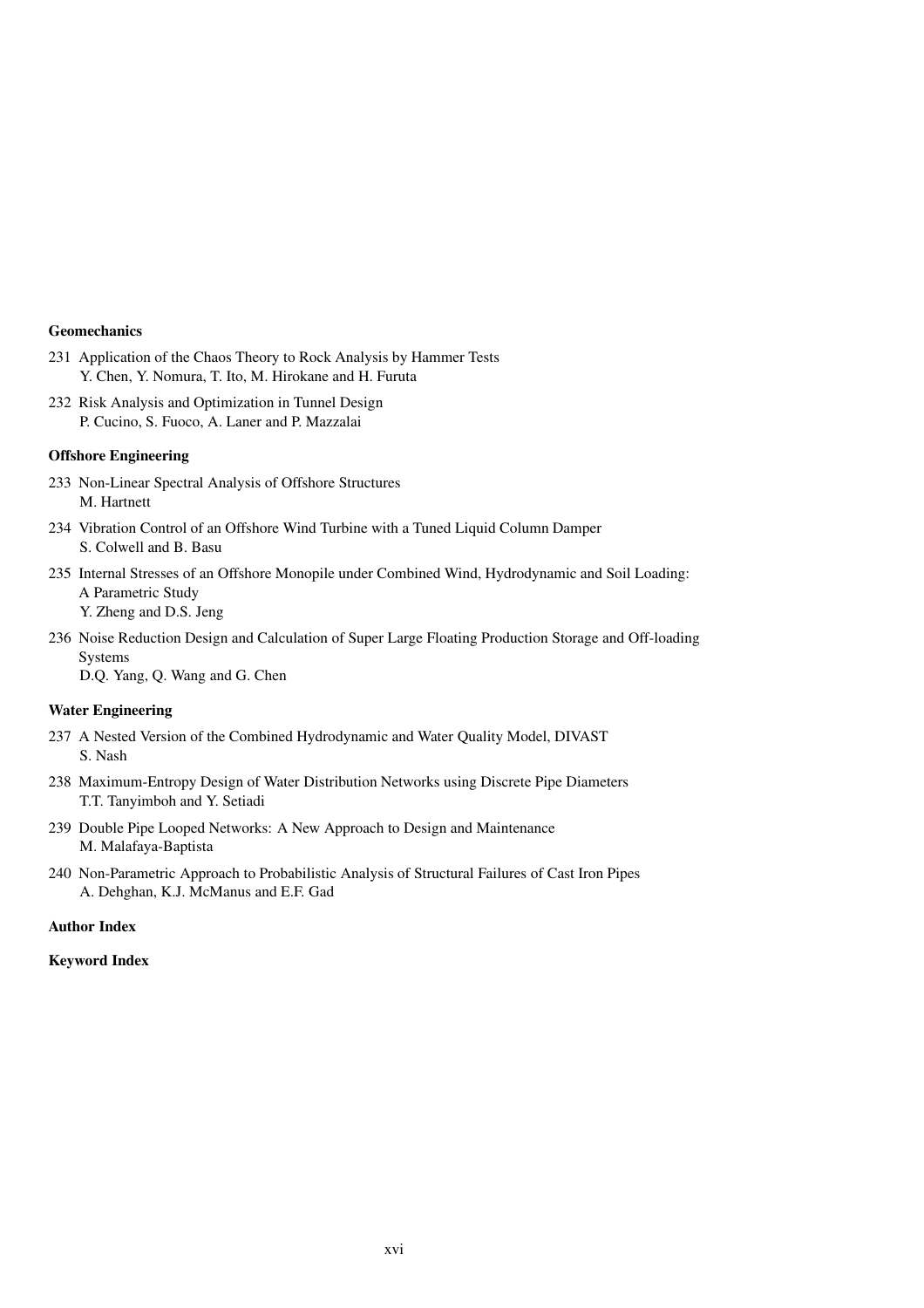# **Preface**

This volume comprises the summaries of contributed papers presented at The Eleventh International Conference on Civil, Structural and Environmental Engineering Computing (Civil-Comp 2007) held at St. Julians, Malta from 18 to 21 September 2007. The full papers from the conference are available on the accompanying CD-ROM. This conference is part of the Civil-Comp Series series that commenced in 1983. The 2007 conference was held concurrently with The Ninth International Conference on the Application of Artificial Intelligence to Civil, Structural and Environmental Engineering (AICivil-Comp 2007).

The special sessions included in this volume of Proceedings are:

- Structural Control: Computational Methods, Experimental Validation and Applications *organised by V. Gattulli*
- Computational Methods in Geotechnical and Geo-Environmental Engineering *organised by P.J. Fox*
- Steel and Composite Steel-Concrete Structures *organised by L.F. Costa Neves*
- Structural Optimisation and Sensitivity Analysis *organised by A. Csébfalvi*
- Probabilistic Approaches to Structural Mechanics *organised by M. Karama and A. El Hami*
- High-Speed Trains: Vehicle and Railway Track Dynamic Analysis and Related Enviromental Problems *organised by Z. Dimitrovová, J. Ambrósio and J. Pombo*

I am particularly grateful to the organisers of these special sessions.

The following sessions are also included in this volume:

- Software Engineering
- Grid Computing and WWW
- Parallel and Distributed Computing
- Construction Engineering: Planning, Management, Control and Safety
- Transport Engineering
- Building Engineering
- Building Structures: Environmental Aspects
- Environmental Engineering
- Computer Aided Design
- Numerical Methods
- Optimisation: Techniques and Solutions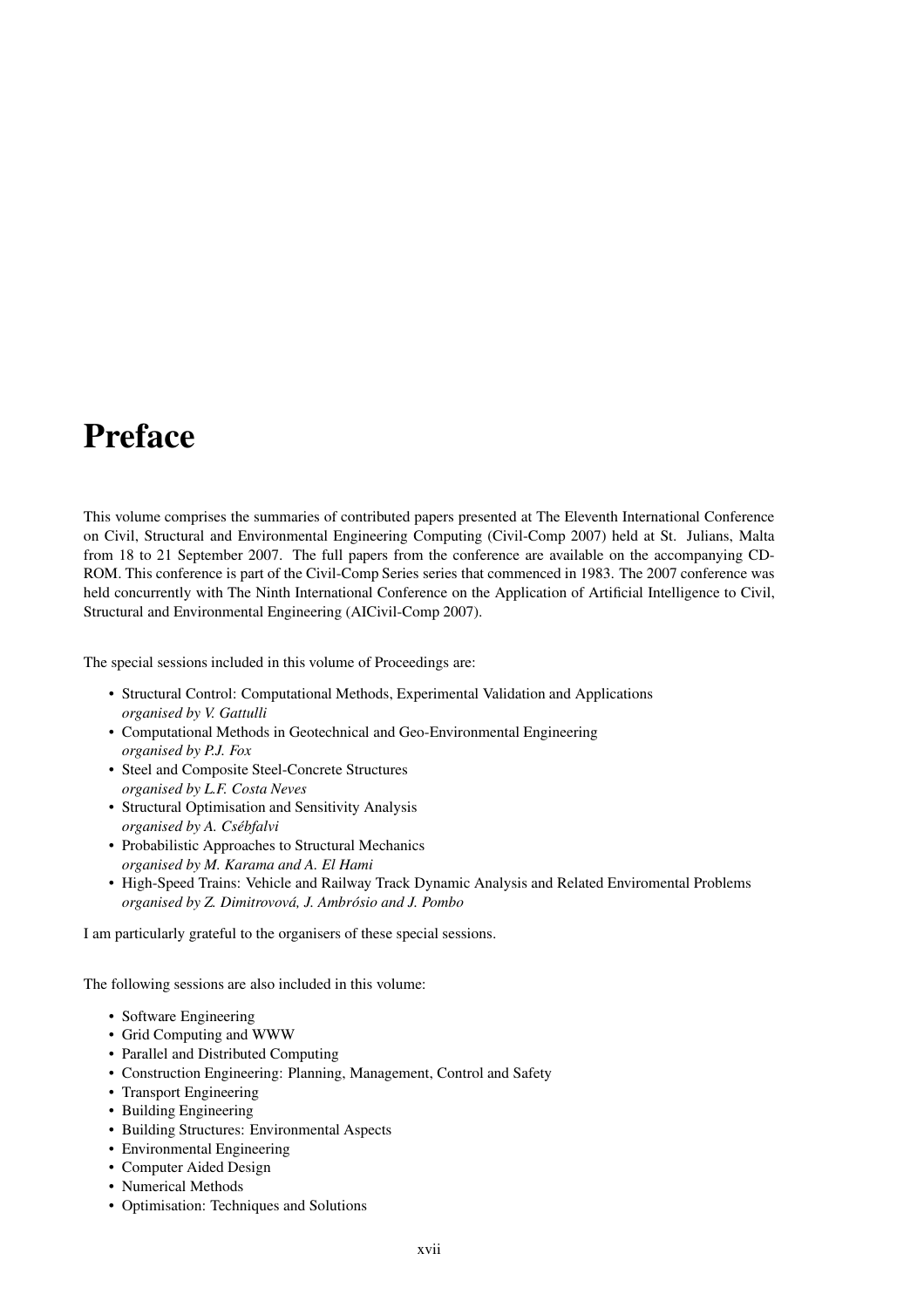- Fuzzy Methods: Analysis and Assessment
- Reliability: Analysis and Assessment
- Finite Element Studies
- Non-Linear Finite Element Analysis
- Contact Problems
- Boundary Element Methods
- Beams, Plates and Shells
- Materials Modelling
- Structural Analysis, Modelling and Design
- Dynamics of Structures
- Non-Linear Dynamics
- Aluminium Structures
- Steel Structures
- Cable Structures
- Glass Structures
- Timber Structures
- Reinforced Concrete: Analysis, Modelling and Assessment
- Damage Modelling and Assessment
- Bridge Engineering
- Seismic and Earthquake Engineering
- Fluid Flow Problems
- Fluid-Structure Interaction
- Masonry Structures
- Soil-Structure Interaction
- Geomechanics
- Offshore Engineering
- Water Engineering

Other papers presented at the conferences in 2007 are published as follows:

- The Invited Lectures from Civil-Comp <sup>2007</sup> and AICivil-Comp <sup>2007</sup> are published in: Civil Engineering Computations: Tools and Techniques, B.H.V. Topping (Editor), Saxe-Coburg Publications, Stirlingshire, Scotland, 2007.
- The Contributed Papers from AICivil-Comp <sup>2007</sup> are published in: Proceedings of the Ninth International Conference on the Application of Artificial Intelligence to Civil, Structural and Environmental Engineering, B.H.V. Topping (Editor), (Book of Abstracts and CD-ROM), Civil-Comp Press, Stirlingshire, Scotland, 2007.

I should like to thank the members of the Civil-Comp 2007 Conference Editorial Board for their help before and during the conference: Prof. H. Adeli, USA; Dr N.A. Alexander, UK; Dr S.A. Alghamdi, Saudi Arabia; Mr J.M. Alonso, Spain; Prof. M. Alshawi, UK; Prof. D. Ambrosini, Argentina; Assoc. Prof. R. Amor, New Zealand; Dr L. Andersen, Denmark; Prof. C.J. Anumba, UK; Prof. T. Arciszewski, USA; Prof. A.J. Aref, USA; Dr A.F. Ashour, UK; Dr C.E. Augarde, UK; Prof. Y. Ayvaz, Turkey; Dr A. Bahreininejad, Iran; Prof. J.R. Banerjee, UK; Prof. C.C. Baniotopoulos, Greece; Prof. A. Baratta, Italy; Dr B. Basu, Ireland; Prof. J.W. Baugh, USA; Dr R.G. Beale, UK; Prof. A.A. Becker, UK; Prof. J. Bencat, Slovakia; Prof. A. Benjeddou, France; Dr V. Berkhahn, Germany; Dr J. Blachut, UK; Prof. N.M. Bouchlaghem, UK; Prof. P. Bouillard, Belgium; Dr R. Bouzidi, France; Prof. D.A.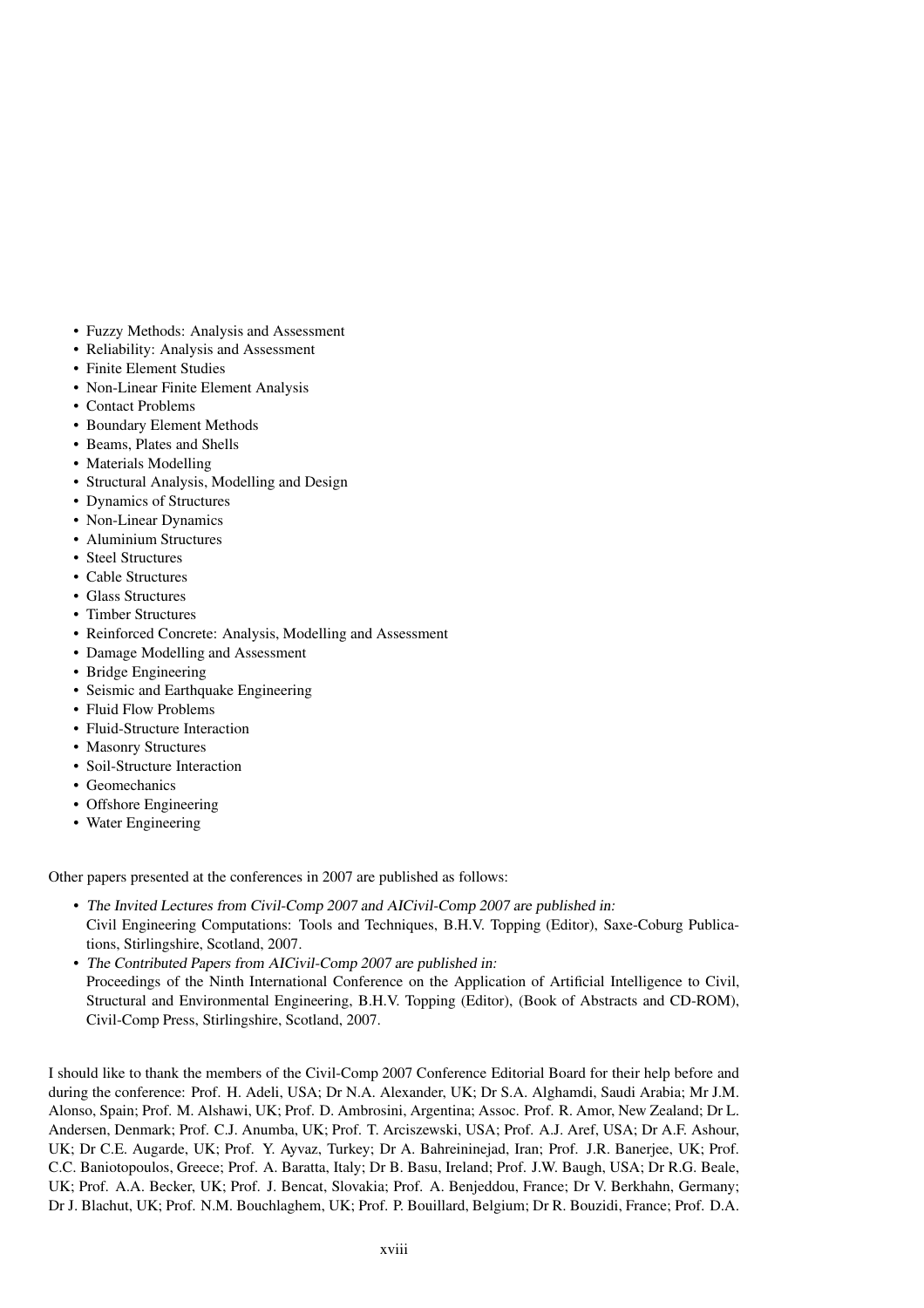Bradley, UK; Prof. F.A. Branco, Portugal; Dr M.F. Bransby, UK; Dr M. Bruen, Ireland; Dr J.W. Bull, UK; Dr-Ing. C. Butenweg, Germany; Dr P. Cacciola, Italy; Dr F. Cai, Japan; Prof. R. Carneiro de Barros, Portugal; Prof. F. Casciati, Italy; Prof. J.M.A. Cesar de Sa, Portugal; Prof. C. Chaleeraktrakoon, Thailand; Dr S. Chandra, India; Dr A.A. Chanerley, UK; Dr A.P. Chassiakos, Greece; Dr J. Cheng, China; Prof. Y.K. Chow, Singapore; Prof. D.K.H. Chua, Singapore; Dr A. Clement, Hungary; Prof. I. Colominas, Spain; Dr I. Corbi, Italy; Prof. A. Csébfalvi, Hungary; Prof. J.G.S. da Silva, Brazil; Prof. L. Damkilde, Denmark; Asst. Prof. J. de Brito, Portugal; Prof. G. De Matteis, Italy; Prof. G. De Roeck, Belgium; Prof. W.P. De Wilde, Belgium; Prof. G. Degrande, Belgium; Prof. M.C. Deo, India; Prof. P.R.B. Devloo, Brazil; Dr Z. Dimitrovová, Portugal; Dr M. Dolenc, Slovenia; Prof. A. Ebrahimpour, USA; Dr D.J. Edwards, UK; Prof. N.N. Eldin, USA; Dr-Ing. A. Elenas, Greece; Prof. A. El-Hami, France; Dr A.I. Elsheikh, UK; Prof. L.Z. Emkin, USA; Prof. J. Ermopoulos, Greece; Dr D. Eyheramendy, France; Dr M.J. Fadaee, Iran; Prof. M. de Fatima Farinha, Portugal; Assoc. Prof. B. Feijo, Brazil; Prof. P.J. Fox, USA; Prof. D.M. Frangopol, USA; Prof. T. Froese, Canada; Dr R. Fruchter, USA; Prof. L. Fryba, Czech Republic; Prof. M.B. Fuchs, Israel; Dr E. Gal, Israel; Dr P. Gardner, UK; Prof. V. Gattulli, Italy; Dr H.P. Gavin, USA; Prof. R.I. Gilbert, Australia; Prof. A.T.C. Goh, Singapore; Dr P. Gosling, UK; Prof. D.E. Grierson, Canada; Dr Z.W. Guan, UK; Prof. M.N.S. Hadi, Australia; Prof. P. Hajela, USA; Prof. N.B. Harmancioglu, Turkey; Dr M. Hartnett, Ireland; Prof. T. Hegazy, Canada; Dr M. Hirokane, Japan; Prof. M. Hjiaj, France; Prof. G. Hofstetter, Austria; Prof. Y. Itoh, Japan; Dr P. Iványi, Hungary; Prof. B.A. Izzuddin, UK; Dr M.S. Jaafar, Malaysia; Prof. P. Jayachandran, USA; Dr D.S. Jeng, Australia; Dr T. Ji, UK; Prof. X. Jia, USA; Dr E.S. Kameshki, Bahrain; Dr M. Kaminski, Poland; Prof. A. Kaveh, Iran; Prof. T. Kerh, Taiwan; Dr A.I. Khan, Australia; Prof. E. Kita, Japan; Prof. S. Kmet, Slovakia; Dr K. Krabbenhoft, Australia; Prof. H.G. Kwak, Korea; Dr J.E. Laier, Brazil; Prof. R. Landolfo, Italy; Prof. K.H. Law, USA; Prof. D. Le Houédec, France; Dr C.K. Lee, Singapore; Dr S.J. Lee, Korea; Dr I.D. Lefas, Greece; Prof. P. Leger, Canada; Dr V.M.A. Leitao, Portugal; Dr C.J. Leo, Australia; Dr M. Leps, Czech Republic; Prof. A.Y.T. Leung, Hong Kong; Prof. R. Levy, Israel; Prof. J.Y.R. Liew, Singapore; Prof. S.Y. Liong, Singapore; Dr J. Logo, Hungary; Dr P.B. Lourenço, Portugal; Prof. P.E.D. Love, Australia; Dr J.W.Z. Lu, Hong Kong; Dr R.I. Mackie, UK; Prof. C.E. Majorana, Italy; Prof. M. Malafaya-Baptista, Portugal; Prof. Dr K. Marti, Germany; Prof. J.C. Martinez, USA; Prof. F.M. Mazzolani, Italy; Prof. S.L. McCabe, USA; Assoc. Prof. K.J. McManus, Australia; Prof. G. Meschke, Germany; Prof. J.C. Miles, UK; Prof. S.A. Mirza, Canada; Assoc. Prof. E.S. Mistakidis, Greece; Prof. A. Miyamoto, Japan; Prof. B. Moeller, Germany; Prof. R. Montenegro Armas, Spain; Prof. G. Montero Garcia, Spain; Dr I. Mura, Italy; Prof. G. Muscolino, Italy; Prof. J.-P. Muzeau, France; Prof. T. Nakai, Japan; Assoc. Prof. R. Navon, Israel; Prof. L.F. Costa Neves, Portugal; Dr A. Palmeri, Italy; Prof. N.F. Pan, Taiwan; Prof. M. Papadrakakis, Greece; Prof. M. Pastor, Spain; Dr B. Patzak, Czech Republic; Dr C. Pellegrino, Italy; Dr M. Phiri, UK; Dr B. Picoux, France; Dr J. Pombo, Portugal; Dr R. Powell, UK; Prof. A.J. Puppala, USA; Dr M.Y. Rafiq, UK; Dr S. Rajasekaran, India; Prof. A.A. Ramezanianpour, Iran; Prof. M. Raoof, UK; Dr Y. Ribakov, Israel; Dr A. Riccio, Italy; Dr C. Romanel, Brazil; Prof. M.L. Romero, Spain; Dr D. Rypl, Czech Republic; Prof. R.L. Sack, USA; Prof. F. Saje, Slovenia; Prof. M.P. Saka, Turkey; Prof. E. Salajegheh, Iran; Prof. A. Samartin, Spain; Prof. L.M. Santos Castro, Portugal; Dr E.J. Sapountzakis, Greece; Prof. T. Sayed, Canada; Prof. K. Schilling, Germany; Prof. N.E. Shanmugam, Singapore; Prof. K.-J. Shou, Taiwan; Prof. L. Simoni, Italy; Prof. S. Singh, USA; Prof. M.J. Skibniewski, USA; Prof. M. Skitmore, Australia; Prof. I.F.C. Smith, Switzerland; Prof. T.T. Soong, USA; Prof. J.E. Souza de Cursi, France; Dr R. Spallino, Germany; Prof. C.C. Spyrakos, Greece; Prof. C.A. Syrmakezis, Greece; Prof. I. Takahashi, Japan; Dr T.T. Tanyimboh, UK; Prof. A. Tesar, Slovakia; Prof. D. Thambiratnam, Australia; Dr D. Theodossopoulos, UK; Prof. G. Thierauf, Germany; Prof. H.R. Thomas, UK; Dr D. Tran, Australia; Asst. Prof. Y. Tsompanakis, Greece; Dr G.J. Turvey, UK; Prof. N.A. Tyler, UK; Prof. Y. Uematsu, Japan; Dr L.S. Vamvakeridou-Lyroudia, UK; Prof. G. Venter, South Africa; Prof. H. Voss, Germany; Prof. W. Wagner, Germany; Prof. G.A. Walters, UK; Prof. C.M. Wang, Singapore; Dr A.S. Watson, UK; Prof. T.P. Williams, USA; Dr P.K. Woodward, UK; Prof. R.-C. Xiao, China; Prof. Y.-B. Yang, Taiwan; Dr J.Q. Ye, UK; Prof. C. Yilmaz, Turkey; Prof. Q.L. Zhang, China; Prof. A. Zingoni, South Africa; and Prof. P.P. Zouein, Lebanon.